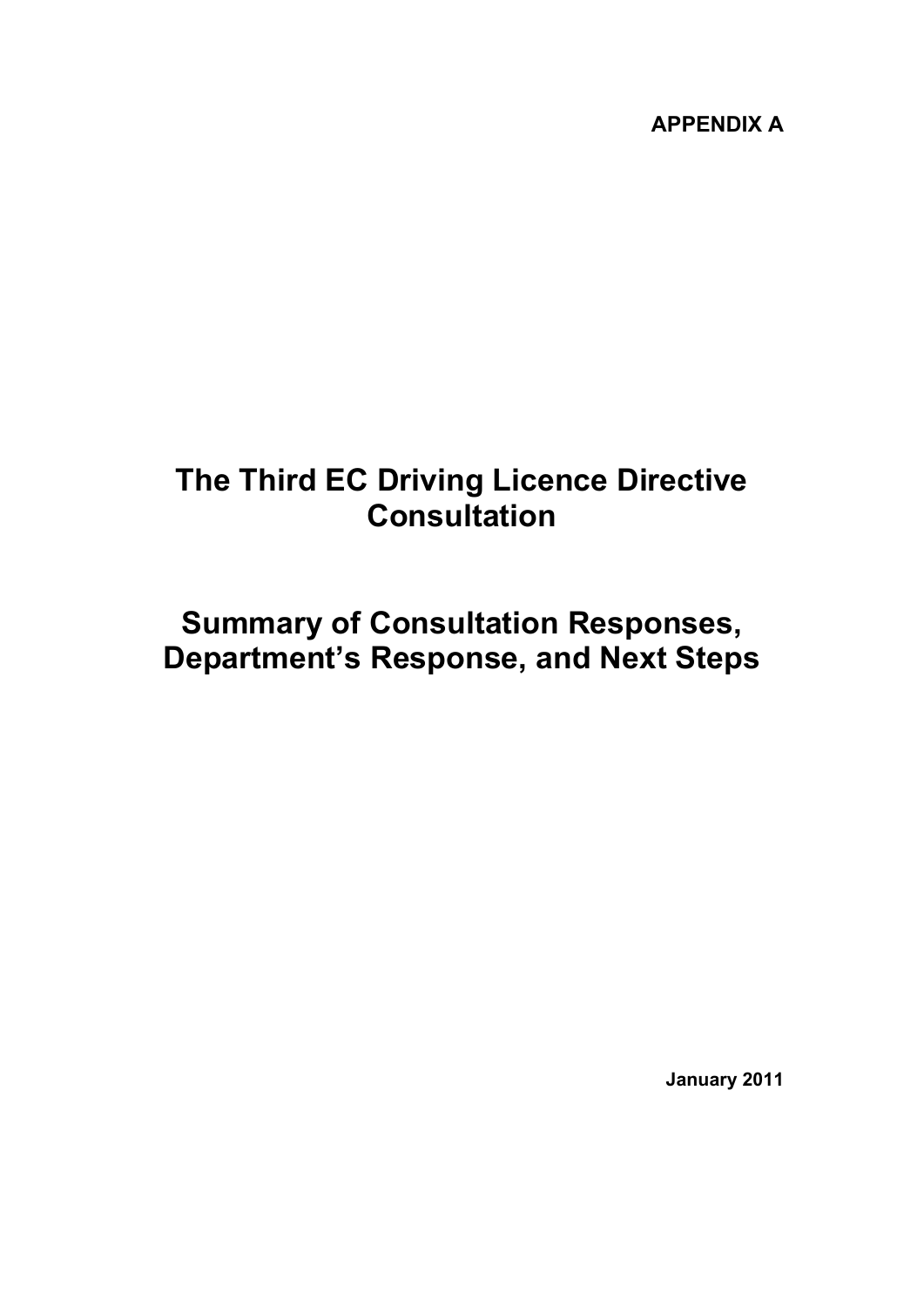### **Introduction**

The Department of the Environment issued a consultation document on 25 January 2010 which ran until 30 April 2010. Its purpose was to seek views on the Department's approach to implementing the requirements of the Third EC Directive on Driving Licences (Directive 2006/126/EC).

In total, 18 consultees responded, five of whom simply noted/acknowledged the proposals but did not express any views on them. There was a mixed response from the remaining thirteen consultees, with four of the proposals receiving positive reactions only and seven both positive and negative. The organisational breakdown of the respondents was as follows:

- Large Company: 1
- Representative Organisations: 5
- Interest Groups: 2
- Local Government: 4
- Central Government: 3
- Member of the public: 1
- Other: 2

The summary is divided into the following sections:

- Section 1 Consultation questions and responses received
- Section 2- List of Respondents who provided either no, or only general, comment on the consultation paper
- Section 3 Detail of consultation responses and Departmental comments on points raised
- Section  $4$  Next steps

### **Section 1 - Consultation questions and responses received**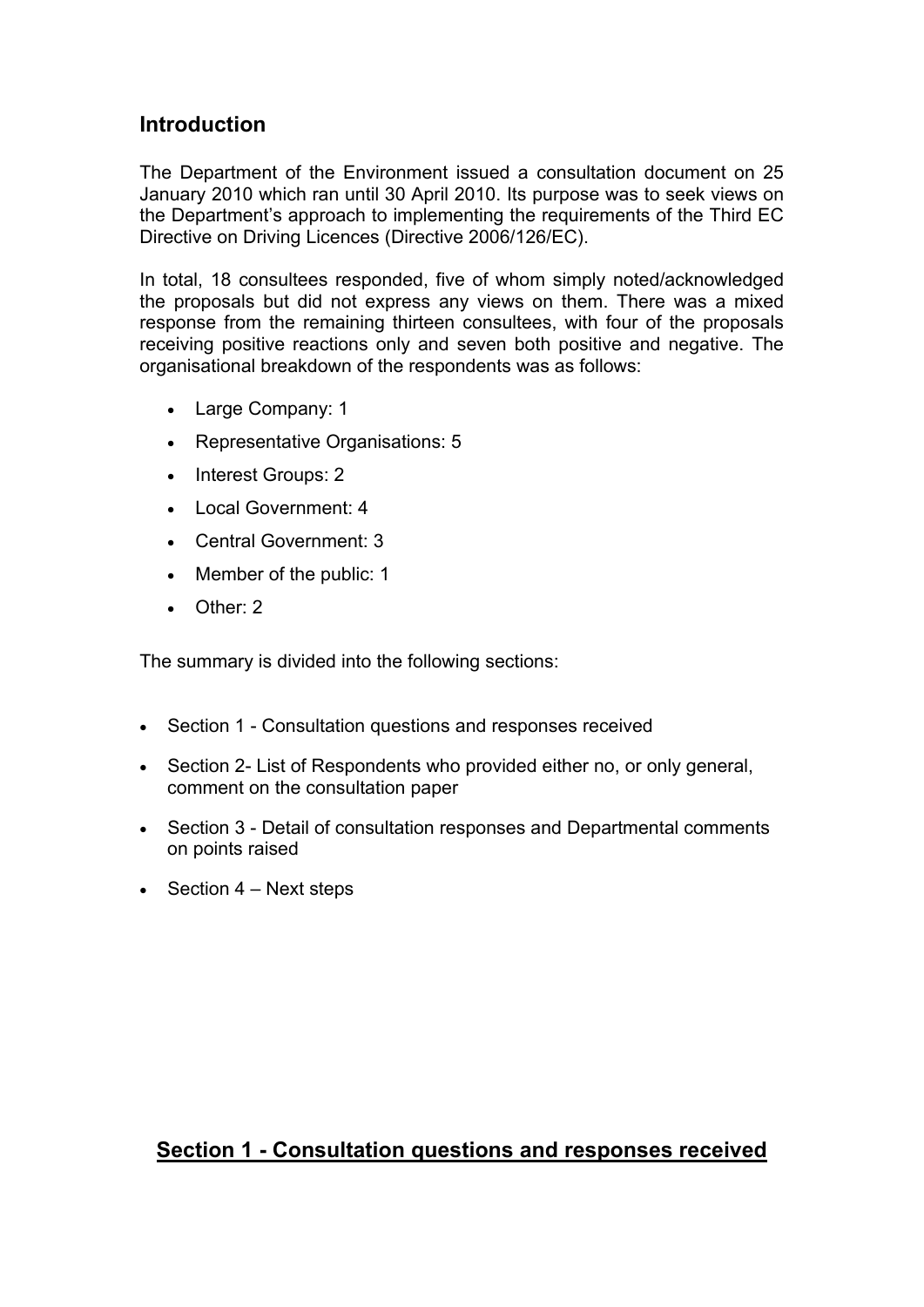Of the 18 respondents only 11 used the consultation response form (or replied in a similar format) and answered some or all of the questions. The answers given are listed below:

#### **(Q1) Do you agree with our proposals for moped licensing?**

(A1) Seven of the respondents agreed with the proposals and two disagreed. The dissenting comments are covered in the table in Section 3.

#### **(Q2) Do you agree with our proposals for special provision for moped riders with a physical disability?**

(A2) All nine respondents agreed with the proposals although two commented on the difficulties involved in legislation for this area.

#### **(Q3) On grounds of cost and consistency the Department's preferred option is testing rather than training. Do you agree?**

(A3) Four of the respondents agreed with the Department's preferred option, four disagreed and one was unsure. The dissenting comments are covered in the table in Section 3.

#### **(Q4) Do you agree with our proposals for a training course within progressive access arrangements?**

(A4) Four of the respondents agreed with our proposals and five disagreed. The dissenting comments are covered in the table in Section 3.

#### **(Q5) Do you agree with our approach to provisional licensing for moped and motorcycle learners?**

(A5) Seven of the respondents agreed with our approach and two disagreed. The dissenting comments are covered in the table in Section 3.

#### **(Q6) Do you agree with our proposals to make special provisions for motorcycle riders with a special disability?**

(A6) All nine respondents who answered this question agreed with our proposals.

#### **(Q7) Do you agree that we should cease to issue separate category B1 licences to new drivers?**

(A7) Six of the respondents agreed with our approach and three disagreed. The dissenting comments are covered in the table in Section 3.

**(Q8) On grounds of cost the Department's preferred option is testing rather than training. Do you agree?**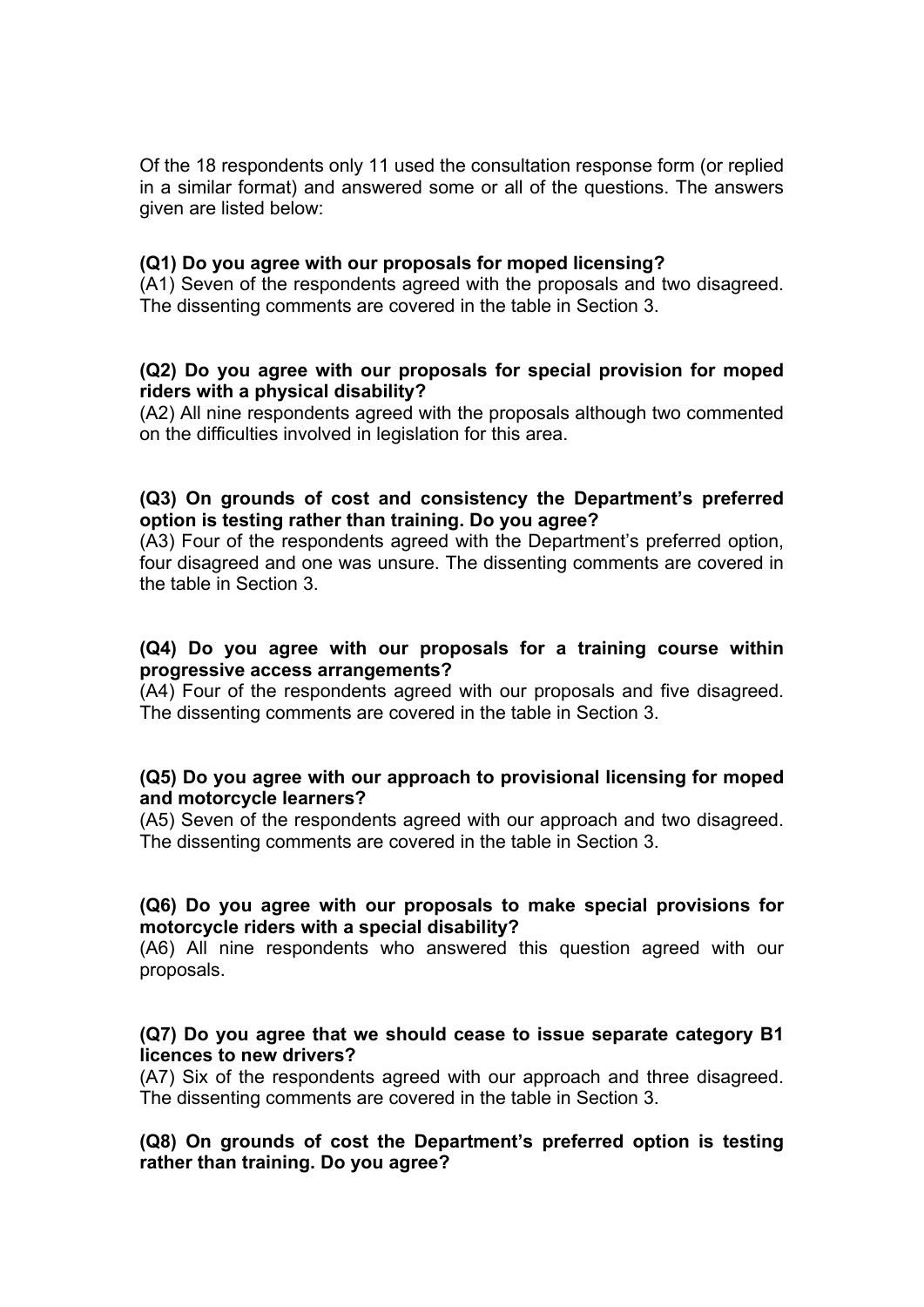(A8) Five of the respondents agreed with our approach, three disagreed and one was unsure. The dissenting comments are covered in the table in Section 3.

#### **(Q9) Do you agree with the Department's proposal to retain the age for category B+E, i.e. 17 years?**

(A9) All eight respondents who answered this question agreed with our proposals.

**(Q10) Do you agree with our proposals to amend the conditions for approval for organisations with examiners as regards the maintenance of records of supervised tests and undertaking periodic training?** 

(A10) All eight respondents who answered this question agreed with our proposals.

#### **(Q11) Do you agree with the approach being taken to implement the administrative provisions of the 3rd Directive?**

(A11) Eight of the respondents agreed with our proposals. One disagreed and the dissenting comments are covered in the table in Section 3.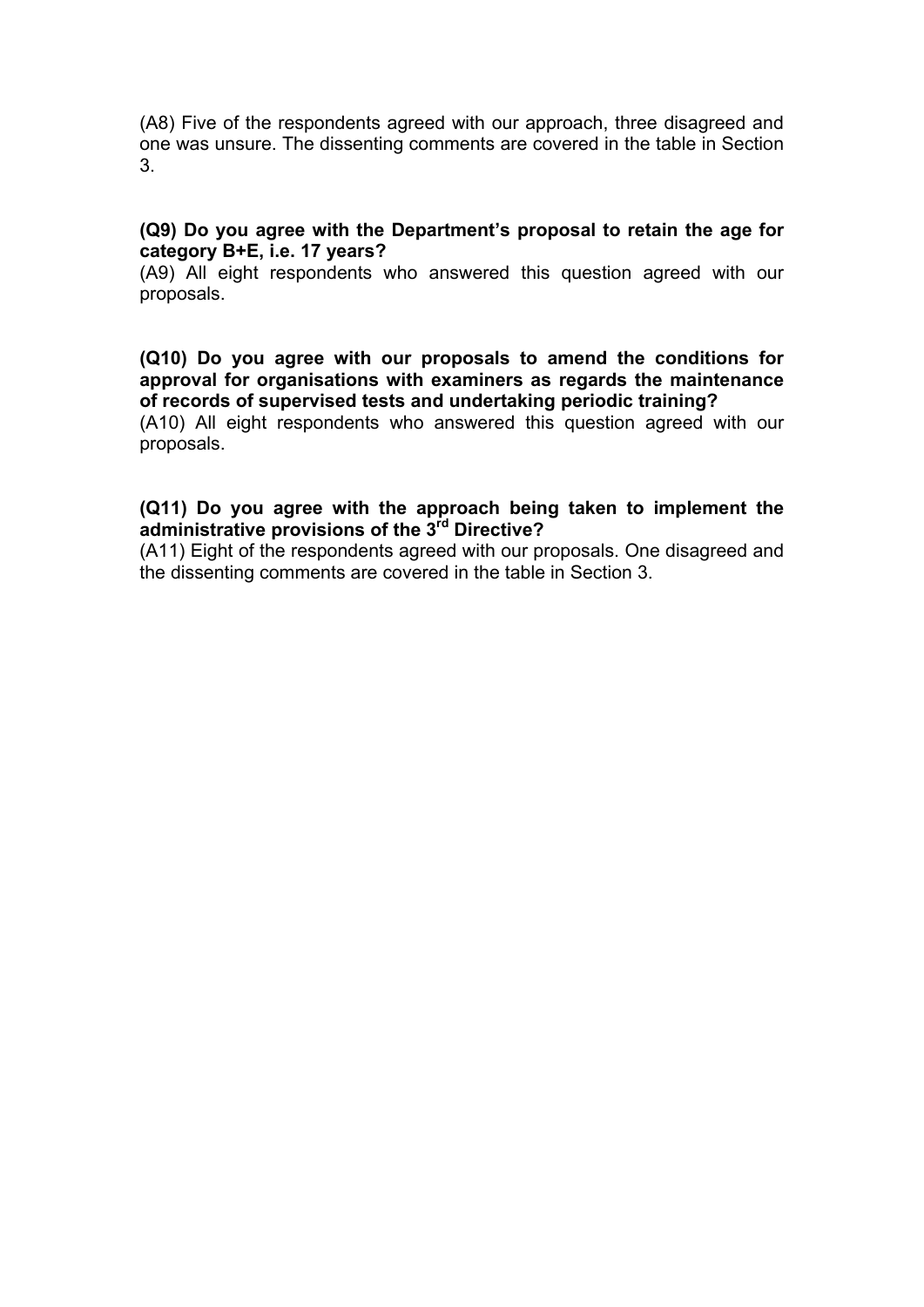### **Section 2- List of Respondents who provided either no, or only general, comment on the consultation paper**

| <b>List of Respondents</b> | <b>General Comments on the consultation (if any)</b>                                                                                                                                                                                                                                                                                                                                                                                                                                                    |  |
|----------------------------|---------------------------------------------------------------------------------------------------------------------------------------------------------------------------------------------------------------------------------------------------------------------------------------------------------------------------------------------------------------------------------------------------------------------------------------------------------------------------------------------------------|--|
| <b>Local Government</b>    | Generally welcomed proposals to comply with the 3 <sup>rd</sup> EC<br>Directive which should also serve to improve road safety;<br>Acknowledged and welcomed the fact that the changes will<br>include an increase in the age where motorcyclists can ride<br>high powered motorbikes; and<br>Asked that the implementation of any options contained in<br>the 3 <sup>rd</sup> Directive which are not compulsory but which may<br>improve road safety be given serious consideration in due<br>course. |  |
| <b>Local Government</b>    | Advised that they would not be responding to the consultation<br>document.                                                                                                                                                                                                                                                                                                                                                                                                                              |  |
| <b>Interest Groups</b>     | Had no comment on the consultation document.                                                                                                                                                                                                                                                                                                                                                                                                                                                            |  |
| <b>Local Government</b>    | Agreed to support the contents of the consultation document as<br>submitted.                                                                                                                                                                                                                                                                                                                                                                                                                            |  |
| <b>Local Government</b>    | Noted the consultation document.                                                                                                                                                                                                                                                                                                                                                                                                                                                                        |  |
| Other                      | Had no comment on the consultation document.                                                                                                                                                                                                                                                                                                                                                                                                                                                            |  |
| <b>Central Government</b>  | Had no comment on the consultation document.                                                                                                                                                                                                                                                                                                                                                                                                                                                            |  |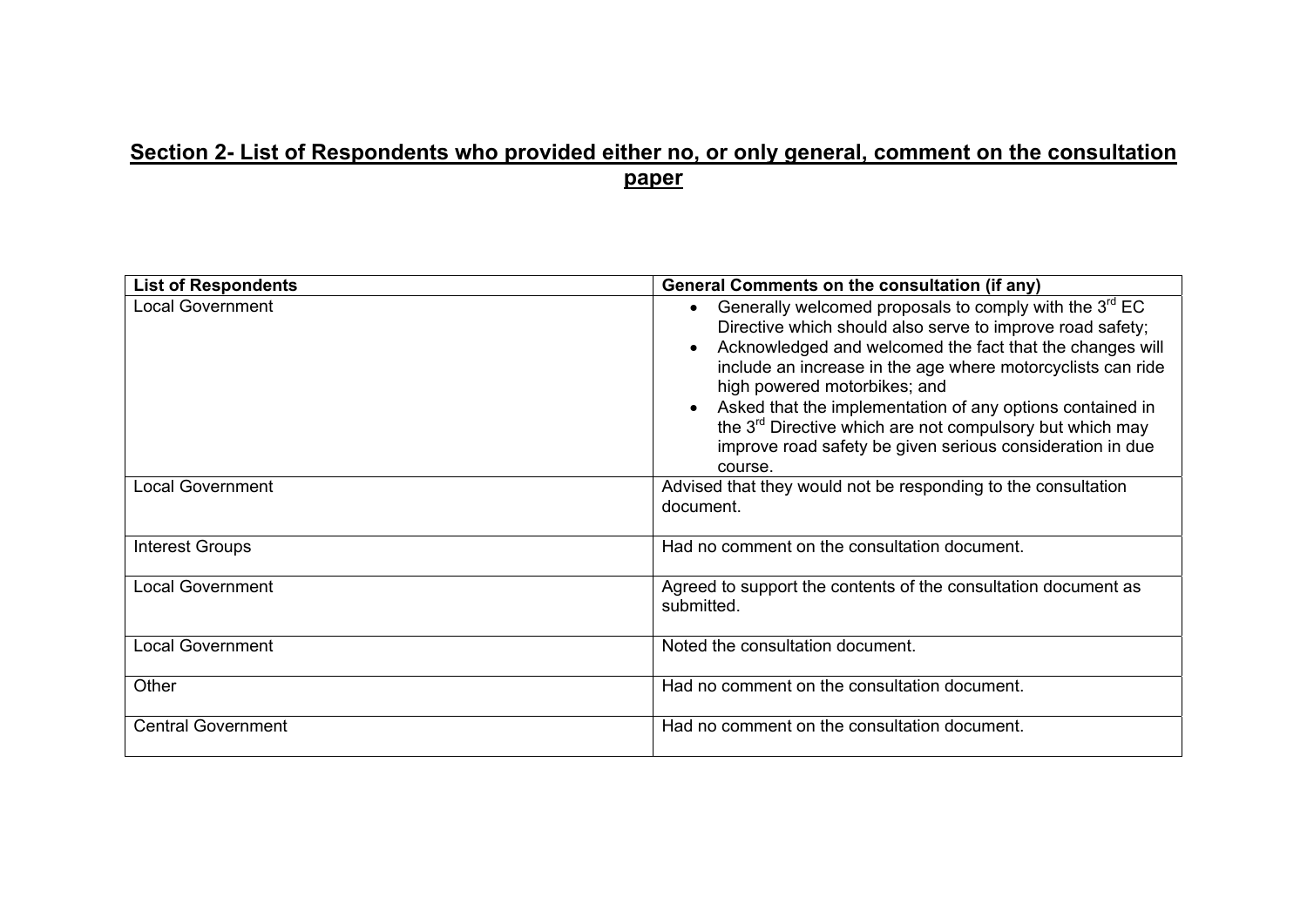# **Section 3 - Detail of consultation responses and Departmental comments on points raised**

| <b>Respondent (Type)</b>                 | Agree?<br>(lf<br><b>Response</b><br>Form<br>Used) | <b>Comments</b>                                                                                                                                                                                                                | <b>DoE Response</b>                                                                                                                                                                                                                                                                                                                                                                                                                                                                                                                                    |
|------------------------------------------|---------------------------------------------------|--------------------------------------------------------------------------------------------------------------------------------------------------------------------------------------------------------------------------------|--------------------------------------------------------------------------------------------------------------------------------------------------------------------------------------------------------------------------------------------------------------------------------------------------------------------------------------------------------------------------------------------------------------------------------------------------------------------------------------------------------------------------------------------------------|
| Other - Car and Motorcycle<br>Instructor |                                                   | Will provide safer knowledge and training especially<br>for young riders.                                                                                                                                                      | None necessary.                                                                                                                                                                                                                                                                                                                                                                                                                                                                                                                                        |
| Representative Organisation              | N                                                 | Consider that the age should be raised to 17 as this<br>is age for riding 75cc to 125cc motorcycles. Some<br>mopeds are as fast as small motorcycles. Some are<br>illegally derestricted and faster than 125cc<br>motorcycles. | The Department has seen no<br>evidence that raising the age at<br>which a moped can be ridden to<br>17 will have any significant<br>benefit on road safety. Raising<br>the age to 17 would also put<br>Northern Ireland out of step with<br>the rest of GB where the 16 year<br>age limit will be retained. Finally,<br><b>Compulsory Basic Training</b><br>(CBT) will be introduced in<br>Northern Ireland by the end of<br>2010 and it is considered that<br>this will contribute more to road<br>safety than any raising of the<br>age limit to 17. |

### **Q1. Do you agree with our proposals for moped licensing?**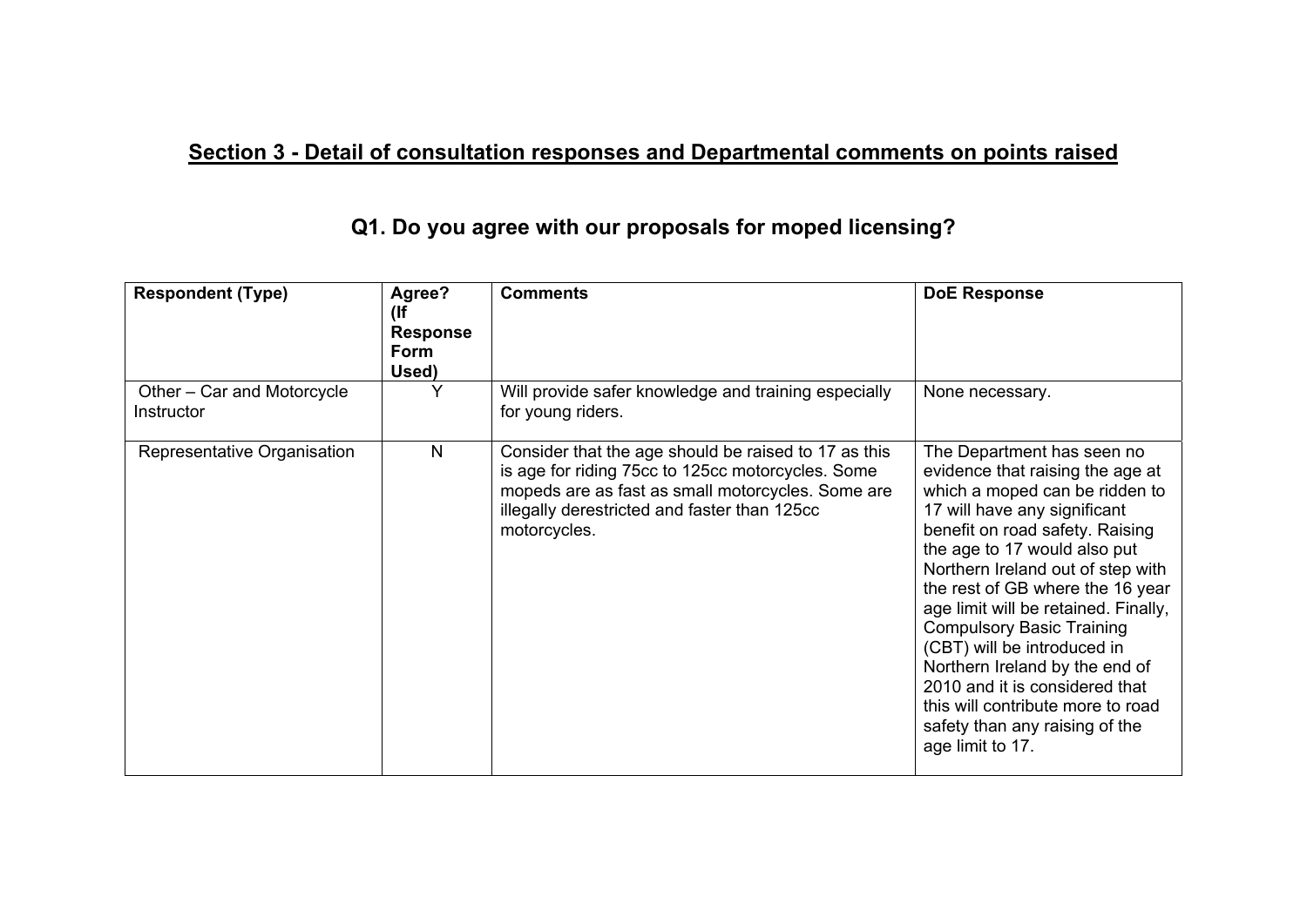| Representative Organisation | $\mathsf{N}$ | Believe that the age should be raised to 17 which is<br>the age for riding a small motorcycle from 75cc to<br>125cc. See no difference in a small motorcycle and a<br>moped. A person has to be 17 to ride a small<br>motorcycle over 50cc and there is little difference in<br>power between the two. Many mopeds have gears so<br>once again there is little difference. Many 16 year<br>olds get their mopeds derestricted making them as<br>powerful as a 125cc. | See above comments                                                                                                                                        |
|-----------------------------|--------------|----------------------------------------------------------------------------------------------------------------------------------------------------------------------------------------------------------------------------------------------------------------------------------------------------------------------------------------------------------------------------------------------------------------------------------------------------------------------|-----------------------------------------------------------------------------------------------------------------------------------------------------------|
| Representative Organisation | Y            | None.                                                                                                                                                                                                                                                                                                                                                                                                                                                                |                                                                                                                                                           |
| Other - Emergency Services  | Y            | Agree with proposals.                                                                                                                                                                                                                                                                                                                                                                                                                                                | None necessary.                                                                                                                                           |
| Central / Local Government  | Y            | The introduction of CBT, as an integral component for<br>this licence category, will help improve road safety for<br>this vulnerable group.                                                                                                                                                                                                                                                                                                                          | None necessary.                                                                                                                                           |
| Other - NGO                 | Y            | Generally welcomed the proposals.                                                                                                                                                                                                                                                                                                                                                                                                                                    | None necessary.                                                                                                                                           |
| Other - NGO                 |              | Agree that current minimum age of 16 years for riding<br>a moped should be retained. It is also essential that<br>the UK's current requirement that moped riders must<br>pass CBT, a theory test and the two-part practical<br>test be retained.                                                                                                                                                                                                                     |                                                                                                                                                           |
|                             |              | The UK should refuse to recognise the validity of a<br>driving licence for mopeds issued by another member<br>state where the rider is under 16 years of age.                                                                                                                                                                                                                                                                                                        | A person from outside the UK<br>who is under the age of 16<br>cannot ride a moped in the UK<br>even if they hold a valid licence<br>from another country. |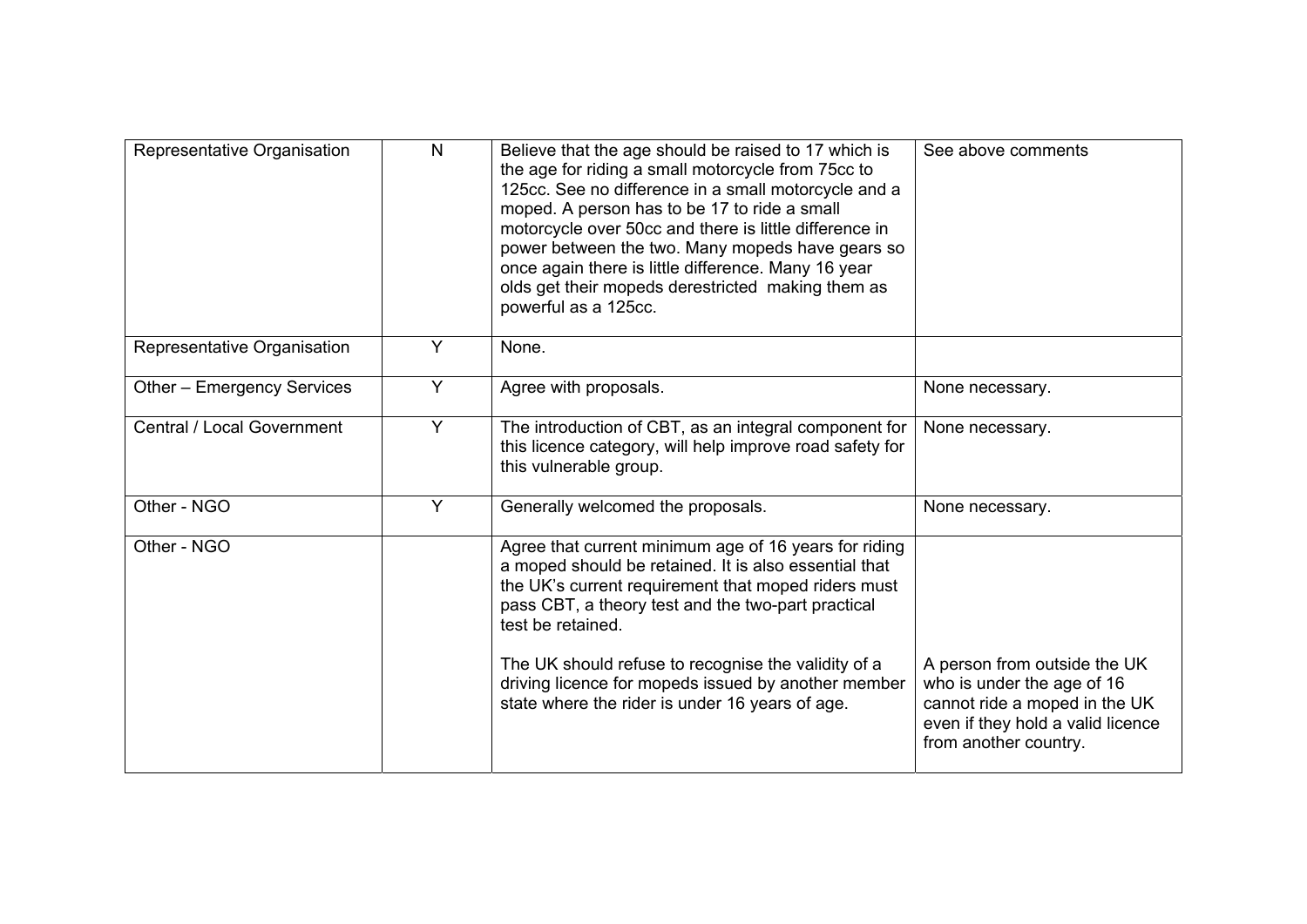|               | It is agreed that test requirements for users of light<br>tricycles and quadricycles should be the same as for<br>mopeds, and that people who pass the full moped<br>test should gain entitlement to ride light tricycles and<br>quadricycles. However, those who pass their test on<br>a light tricycle or quadricycle should not gain<br>entitlement to ride a two-wheeled moped. | It is not our intention to offer<br>tests on tricycles or<br>quadricycles, tests will have to<br>be taken on motorcycles or<br>mopeds. |
|---------------|-------------------------------------------------------------------------------------------------------------------------------------------------------------------------------------------------------------------------------------------------------------------------------------------------------------------------------------------------------------------------------------|----------------------------------------------------------------------------------------------------------------------------------------|
| Large Company | None.                                                                                                                                                                                                                                                                                                                                                                               |                                                                                                                                        |

# **Q2. Do you agree with our proposals for special provision for moped riders with a physical disability?**

| <b>Respondent (Type)</b>                 | Agree?<br>(If<br><b>Response</b><br>Form or<br>similar<br>Used) | <b>Comments</b>                                                                                                        | <b>DoE Response</b>                                                                                                                                                                    |
|------------------------------------------|-----------------------------------------------------------------|------------------------------------------------------------------------------------------------------------------------|----------------------------------------------------------------------------------------------------------------------------------------------------------------------------------------|
| Other – Car and<br>Motorcycle Instructor | v                                                               | People with a disability will try harder to ride. If their<br>machine is adapted, they should be assessed accordingly. | None necessary.                                                                                                                                                                        |
| Representative<br>Organisation           |                                                                 | Variety of disabilities will prove a "mine field" for<br>legislation.                                                  | The Directive covers a wide range<br>of physical disabilities specifying<br>and coding each. No legislative<br>difficulties are anticipated as the<br>legislation is already in place. |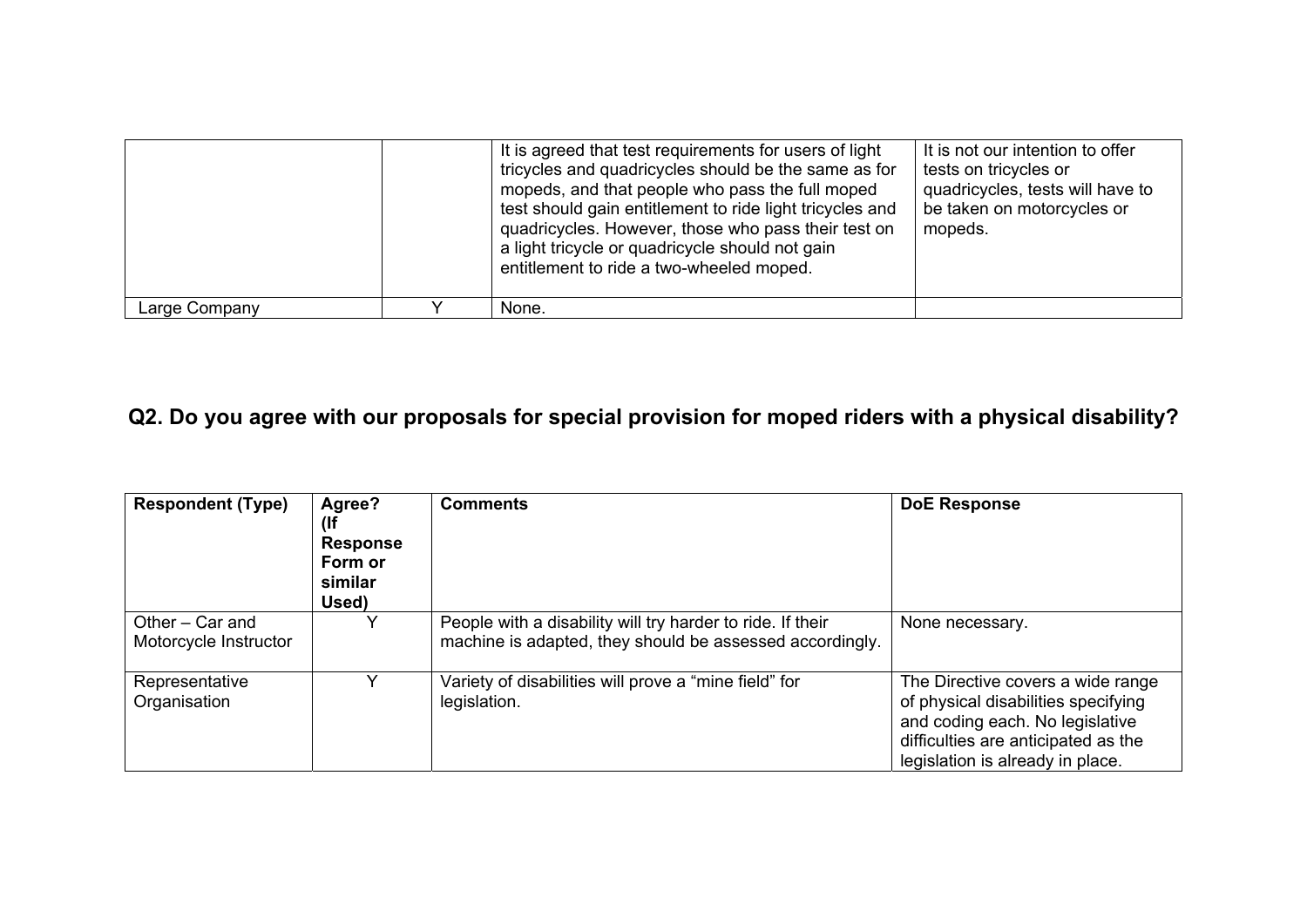| Representative    |   | The term Physical Disability covers such a wide variety of  | See above comments. |
|-------------------|---|-------------------------------------------------------------|---------------------|
| Organisation      | v | conditions it will be probably impossible to legislate for. |                     |
| Representative    |   | None.                                                       |                     |
| Organisation      |   |                                                             |                     |
| Other - Emergency |   | Agree.                                                      | None necessary.     |
| <b>Services</b>   |   |                                                             |                     |
| Central / Local   |   | None.                                                       |                     |
| Government        |   |                                                             |                     |
| Other - NGO       |   | None.                                                       |                     |
|                   |   |                                                             |                     |
| Other - NGO       |   | Agree that this is a fair and sensible approach.            | None necessary.     |
|                   |   |                                                             |                     |
| Large Company     |   | None.                                                       |                     |

### **Q3. On the grounds of cost and consistency the Department's preferred option is testing rather than training. Do you agree?**

| <b>Respondent (Type)</b>                    | Agree?<br>(If Response)<br>Form or<br>similar<br>Used) | <b>Comments</b>                                                                                  | <b>DoE Response</b>                                                                                             |
|---------------------------------------------|--------------------------------------------------------|--------------------------------------------------------------------------------------------------|-----------------------------------------------------------------------------------------------------------------|
| Other - Car and<br>Motorcycle<br>Instructor |                                                        | Unsure.                                                                                          | None necessary.                                                                                                 |
| Representative<br>Organisation              | N                                                      | Quoted costs are forcing a YES. Less people will take<br>training and tests due to complication. | The Department intends to proceed<br>with the testing option, however the<br>training option will be kept under |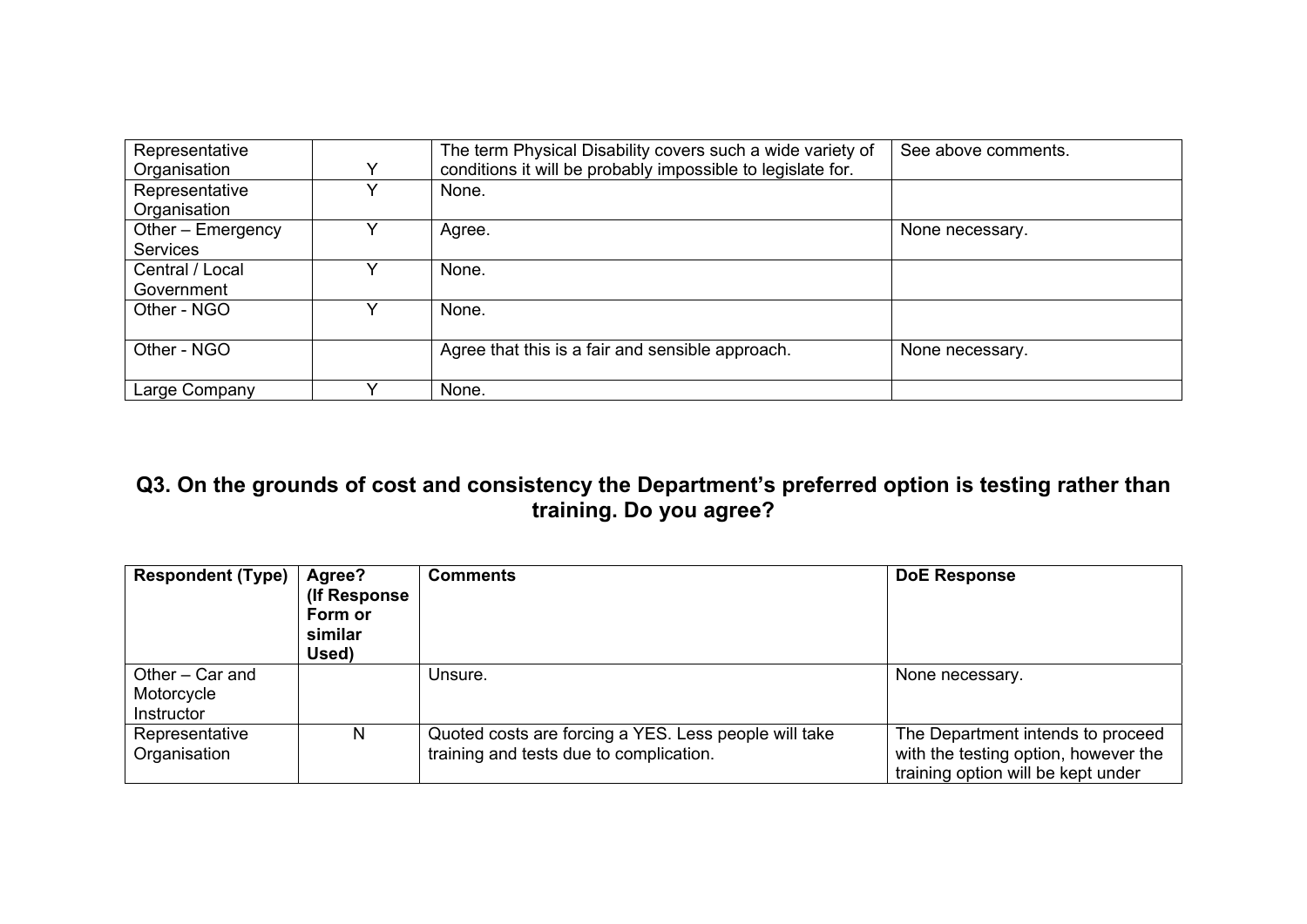|                                      |    |                                                                                                                                                                                                                                                                                                                                                                                                                                                                                                                                                                                                                                          | review with regard to its financial<br>viability. |
|--------------------------------------|----|------------------------------------------------------------------------------------------------------------------------------------------------------------------------------------------------------------------------------------------------------------------------------------------------------------------------------------------------------------------------------------------------------------------------------------------------------------------------------------------------------------------------------------------------------------------------------------------------------------------------------------------|---------------------------------------------------|
| Representative<br>Organisation       | N. | Quoted "costs" are forcing a YES. Forecast fewer people<br>taking tests, fewer taking training beyond CBT and more<br>illegal riders.                                                                                                                                                                                                                                                                                                                                                                                                                                                                                                    | See above comments.                               |
| Representative<br>Organisation       | N  | Strongly disagree with the analysis provided to DoE by the<br>DSA. Do not accept that the analysis of the GB position<br>can be simply assumed to apply to Northern Ireland. DoE<br>should work with the motorcycle community, including<br>trainers, riders and the motorcycle trade to find a workable<br>training route.                                                                                                                                                                                                                                                                                                              | See above comments                                |
| Other - Emergency<br><b>Services</b> | Y  | Agree. A training option under the terms of the Directive is<br>unlikely to be economically viable.                                                                                                                                                                                                                                                                                                                                                                                                                                                                                                                                      | None necessary.                                   |
| Central / Local<br>Government        | Y  | None.                                                                                                                                                                                                                                                                                                                                                                                                                                                                                                                                                                                                                                    |                                                   |
| Other - NGO                          | N  | Disagree with decision not to introduce a training option as<br>the qualifying event to progressive access to the<br>motorcycle categories.<br>Believe consultation is at odds regarding training, as it<br>recognises that a route involving progressive stages of<br>training, 7 hours maximum approved training, could offer<br>greater benefits in improving young riders' skills and<br>attitudes than simply relying on the validation of standards<br>provided by a practical test of skills and behaviour.<br>Recommend that the DOE investigate further and deliver a<br>cost beneficial 7 hours structured, relevant and cost- | See above comments                                |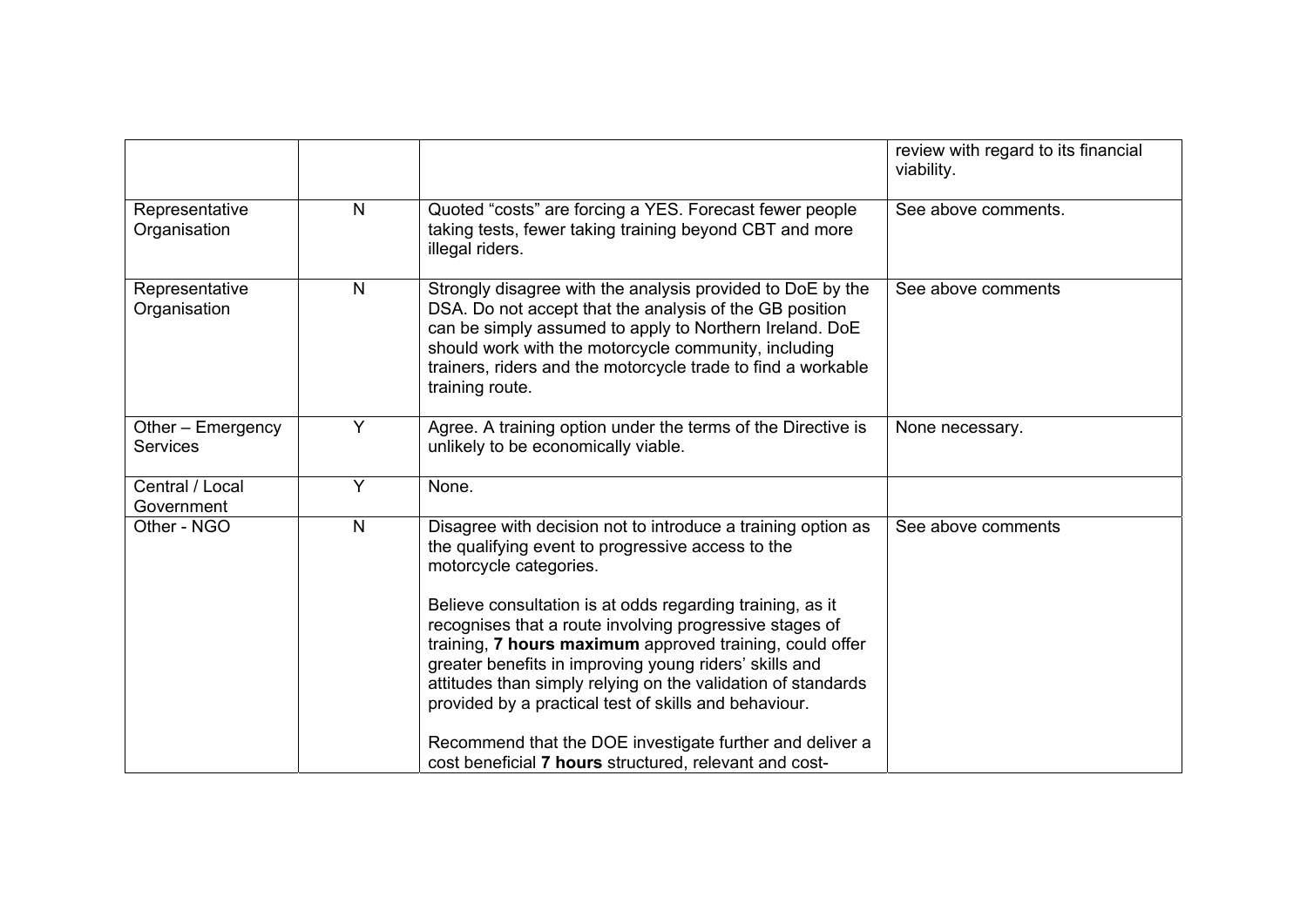|               | effective basic training to give the rider moving between<br>licence categories, the essential skills and knowledge<br>capable of safely operating a motorcycle continuously in<br>normal traffic situations on public roads.                                                                                                   |                                                                                                                                                                                                                                                                                                                                                                                                                                                                                                                                                                   |
|---------------|---------------------------------------------------------------------------------------------------------------------------------------------------------------------------------------------------------------------------------------------------------------------------------------------------------------------------------|-------------------------------------------------------------------------------------------------------------------------------------------------------------------------------------------------------------------------------------------------------------------------------------------------------------------------------------------------------------------------------------------------------------------------------------------------------------------------------------------------------------------------------------------------------------------|
| Other - NGO   | Believe that the UK should retain the principle and practice<br>of requiring riders to pass a suitable test in order to gain a<br>motorcycle licence and/or to upgrade to a licence for larger<br>machines, but as stated above the tests should be relevant<br>to the categories and not just a repetition of an earlier test. | The content of the motorcycle test is<br>specified in the Directive and as<br>such the format of the tests for each<br>category will be the same. However<br>as the rider progresses to the next<br>category of licence they will no<br>longer be restricted to 45 miles per<br>hour which will allow them to be<br>tested at higher speeds on test<br>routes which will be more<br>demanding. In addition the bigger<br>motorcycles will have differing<br>weights and handling characteristics<br>which will ensure that the tests are<br>suitably challenging. |
| Large Company | None.                                                                                                                                                                                                                                                                                                                           |                                                                                                                                                                                                                                                                                                                                                                                                                                                                                                                                                                   |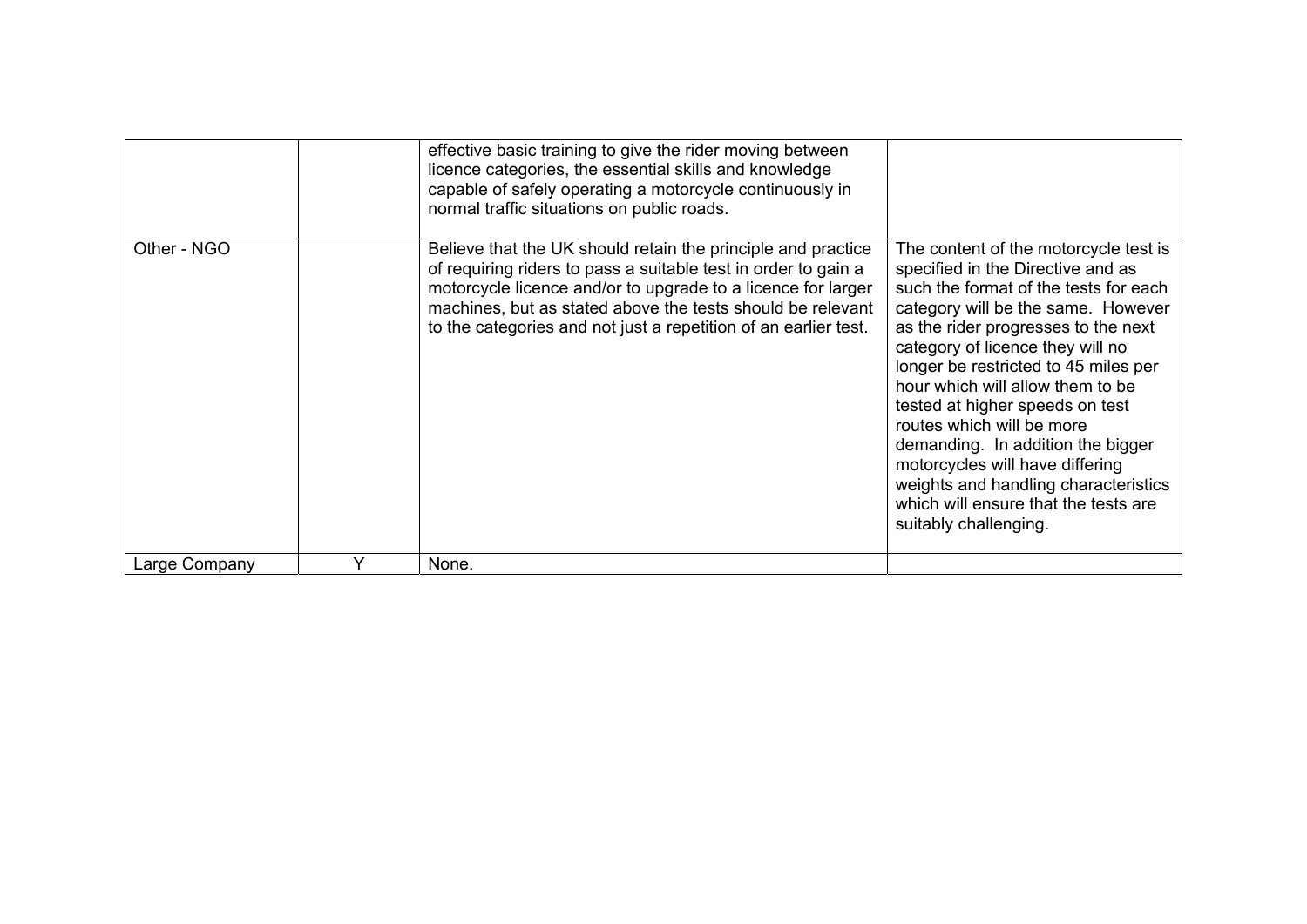# **Q4. Do you agree with our proposals for a training course within progressive access arrangements?**

| <b>Respondent (Type)</b>                    | Agree?<br>(If Response<br>Form or<br>similar<br>Used) | <b>Comments</b>                                                                                                                                                                                                                                                                                                                                                                                                                                     | <b>DoE Response</b>                                                                                                                                                                                                                                                                                                                                                                                                                                                                                                                      |
|---------------------------------------------|-------------------------------------------------------|-----------------------------------------------------------------------------------------------------------------------------------------------------------------------------------------------------------------------------------------------------------------------------------------------------------------------------------------------------------------------------------------------------------------------------------------------------|------------------------------------------------------------------------------------------------------------------------------------------------------------------------------------------------------------------------------------------------------------------------------------------------------------------------------------------------------------------------------------------------------------------------------------------------------------------------------------------------------------------------------------------|
| Other - Car and<br>Motorcycle<br>Instructor | Y                                                     | This keeps everyone trained and a record kept of all<br>involved.                                                                                                                                                                                                                                                                                                                                                                                   | None necessary.                                                                                                                                                                                                                                                                                                                                                                                                                                                                                                                          |
| Representative<br>Organisation              | N                                                     | Concerned that more complication will produce less tests<br>and training. Monopoly may be created with wealthy<br>companies pushing sole traders out of market due to<br>financial restraints caused by a need for a variety of sized<br>"learner" bikes. The financial returns for supplying these<br>bikes with maintenance, tax and insurance costs will put<br>smaller companies out of business. Forecast more illegal<br>riders on our roads. | Having taken into account the strong<br>views of the respondents the<br>Department has decided that the<br>proposal for a compulsory<br>familiarisation course to validate<br>provisional A2 and A licences under<br>the progressive access route will not<br>now be implemented. However, the<br>Department will revisit the training<br>option. Any training option will be<br>developed with motorcycle<br>stakeholder to ensure it meets the<br>needs of learner motorcyclists whilst<br>remaining within scope of the<br>Directive. |
| Representative<br>Organisation              | $\mathsf{N}$                                          | Licensing system will become too complicated. Agree with<br>DIRECT ACCESS for older riders but an extended<br>licensing system for younger riders will be unenforceable<br>and produce more illegal riders and less tests and training.                                                                                                                                                                                                             | See above comments                                                                                                                                                                                                                                                                                                                                                                                                                                                                                                                       |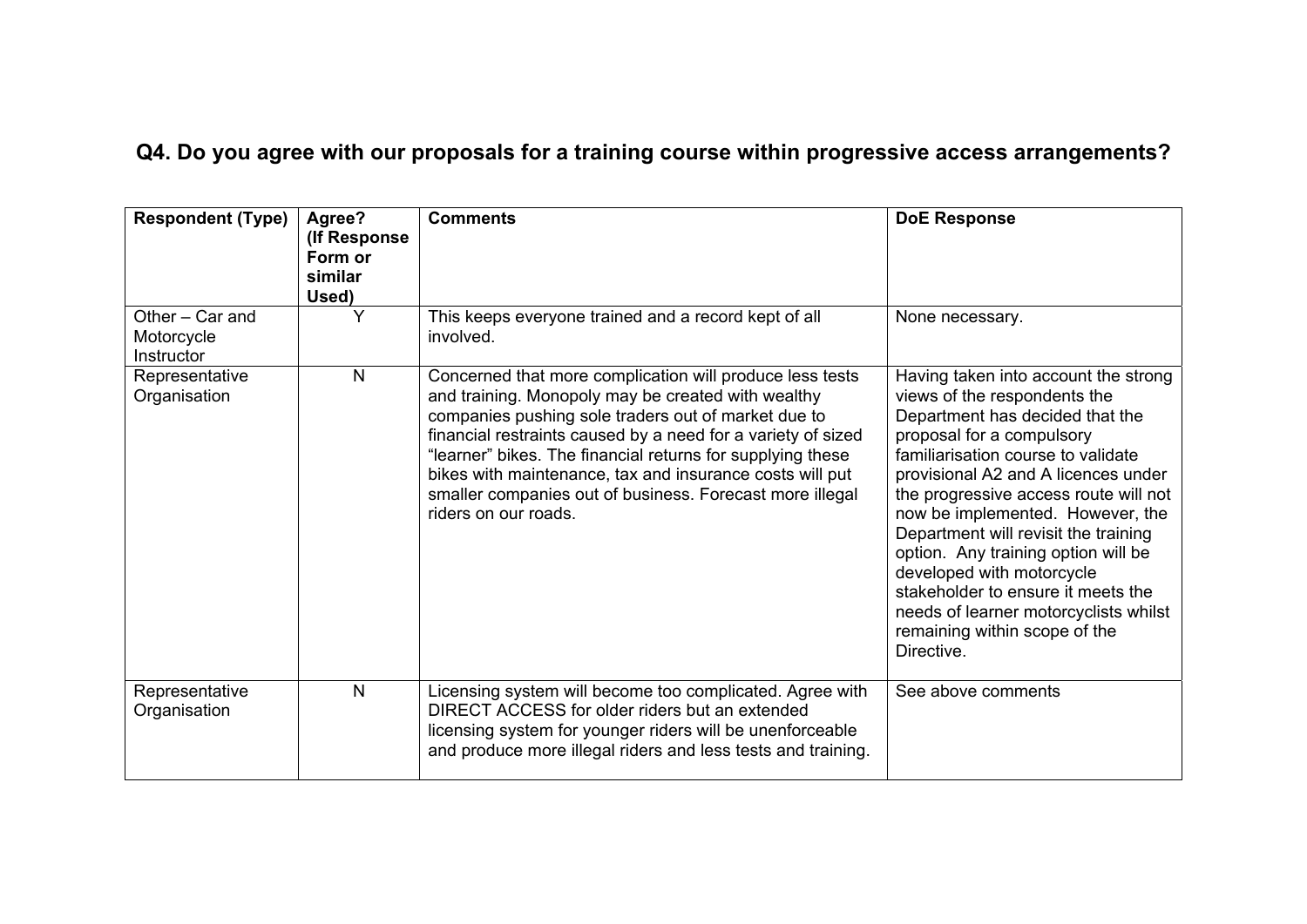| Representative<br>Organisation       | N            | Strongly disagree with this proposal because the Directive<br>calls only for training that leads directly to a higher category<br>of licence and as an alternative to re-testing at every stage.<br>The proposal to require both training and to repeat<br>essentially the same test at every stage seems unlikely to<br>deliver a licence upgrade regime that would be as efficient,<br>or offer the same value for money, or would significantly<br>improve rider safety in the way that providing a stand-alone<br>training alternative could do.                         | See above comments |
|--------------------------------------|--------------|------------------------------------------------------------------------------------------------------------------------------------------------------------------------------------------------------------------------------------------------------------------------------------------------------------------------------------------------------------------------------------------------------------------------------------------------------------------------------------------------------------------------------------------------------------------------------|--------------------|
| Other - Emergency<br><b>Services</b> | Y            | Agree. The proposed CBT scheme will ensure quality and<br>standards of driving.                                                                                                                                                                                                                                                                                                                                                                                                                                                                                              | None necessary.    |
| Central / Local<br>Government        | N            | Simply attending a course without having a requirement to<br>demonstrate understanding and exercise the requisite skills<br>involved does not "prove" the rider to be safe and proficient<br>in their use of a larger machine. If the training included a<br>final test of ability, this would be satisfactory.                                                                                                                                                                                                                                                              | See above comments |
| Other - NGO                          | $\mathsf{N}$ | Believe that proposal to introduce a refresher course before<br>taking a test to move between categories AM-A1-A2-A is<br>too prescriptive and is not cost beneficial for riders or<br>beneficial for rider safety.<br>We recommend that the DOE investigate further and<br>deliver a cost beneficial 7 hours structured, relevant and<br>cost-effective basic training to give the rider moving<br>between licence categories, the essential skills and<br>knowledge capable of safely operating a motorcycle<br>continuously in normal traffic situations on public roads. | See above comments |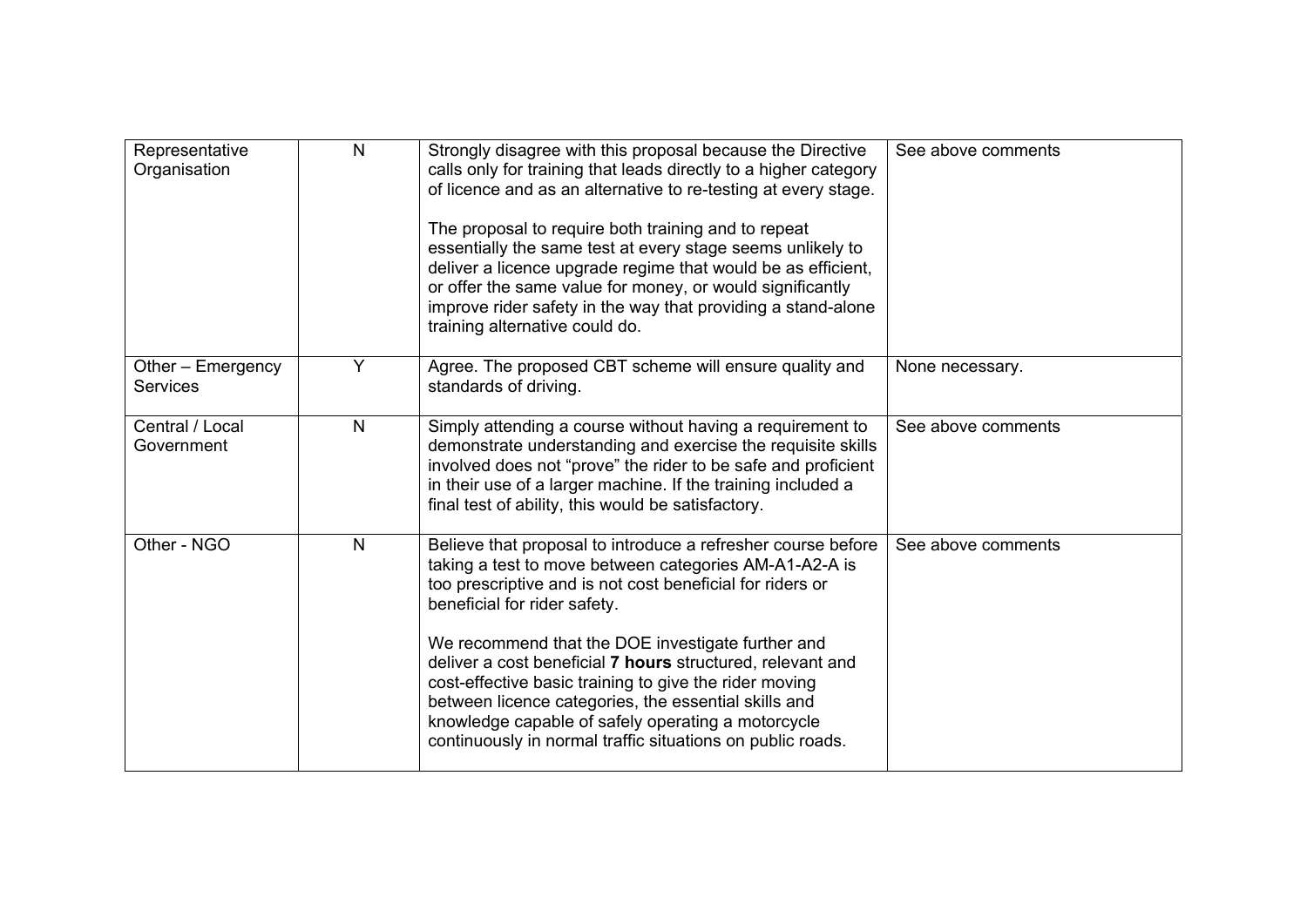| Other - NGO   |   | Believe that progressive training is essential and fits<br>perfectly with the ethos of the UK's approach to driver<br>licensing, testing and training. Support the proposal to<br>develop familiarisation training. The training should meet a<br>standard, minimum syllabus and trainers who deliver it<br>should be certified and registered to ensure quality control<br>and effectiveness. Trainers and courses should be<br>approved and certified by the DSA and the DVA.<br>The training available to motorcyclists and the take up of<br>that training by motorcyclists needs to be improved. The<br>training also needs to be affordable and accessible, and<br>avoid creating dis-incentives to take training. Progressive<br>access should be a genuine alternative to direct access.<br>The quality of any such training is clearly crucial. RoSPA<br>has long recommended that there should be a statutory<br>register of motorcyclist instructors (similar to the one for car<br>driving instructors) to ensure instructors are trained, tested<br>and monitored to minimum, national standards, and the<br>development of training competencies and professional<br>qualifications for motorcyclist trainers. | An Approved Motorcycle Instructor<br>Register for Northern Ireland will be<br>in operation by the end of 2010. |
|---------------|---|------------------------------------------------------------------------------------------------------------------------------------------------------------------------------------------------------------------------------------------------------------------------------------------------------------------------------------------------------------------------------------------------------------------------------------------------------------------------------------------------------------------------------------------------------------------------------------------------------------------------------------------------------------------------------------------------------------------------------------------------------------------------------------------------------------------------------------------------------------------------------------------------------------------------------------------------------------------------------------------------------------------------------------------------------------------------------------------------------------------------------------------------------------------------------------------------------------------------------|----------------------------------------------------------------------------------------------------------------|
| Large Company | Y | None.                                                                                                                                                                                                                                                                                                                                                                                                                                                                                                                                                                                                                                                                                                                                                                                                                                                                                                                                                                                                                                                                                                                                                                                                                        |                                                                                                                |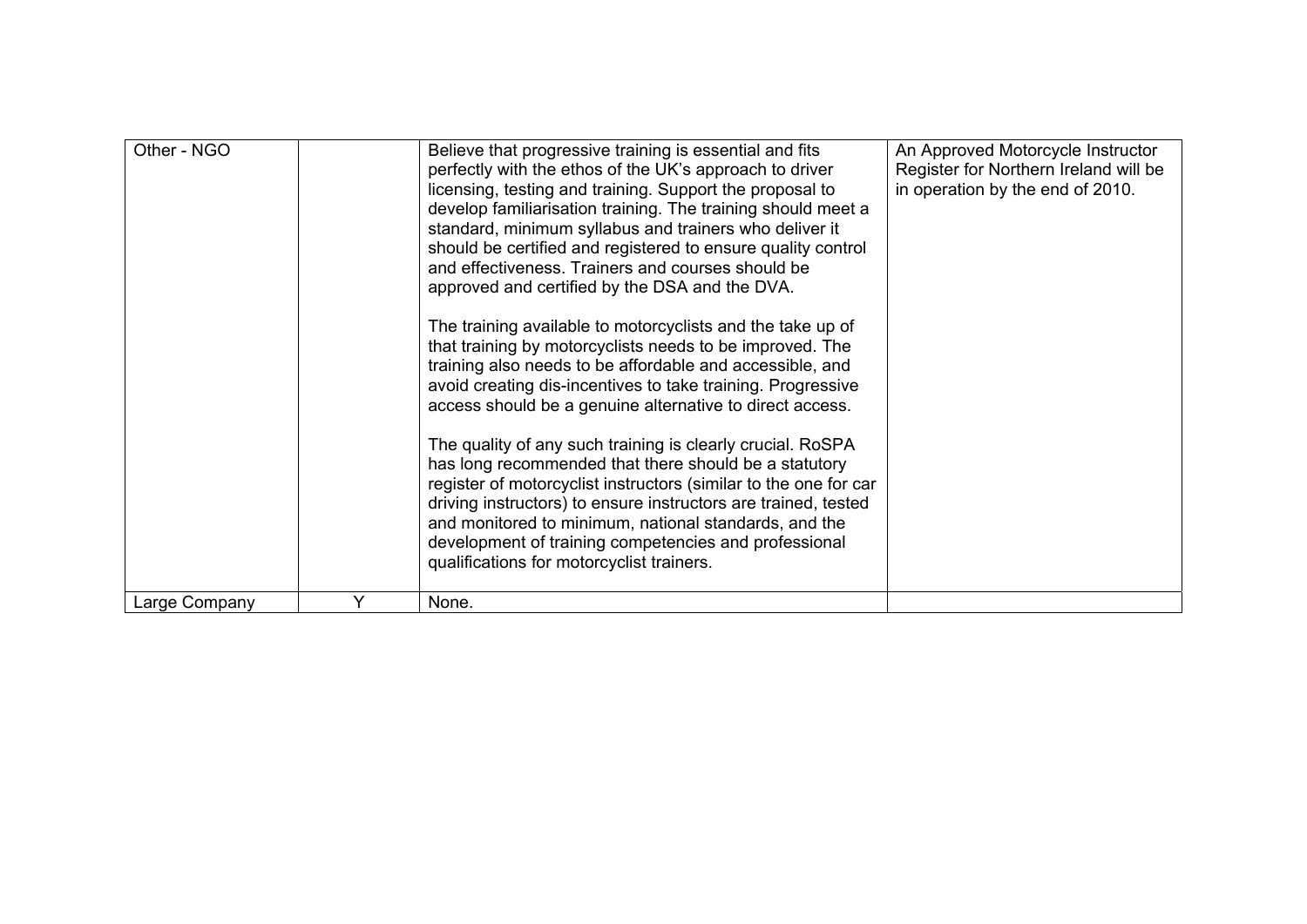# **Q5. Do you agree with our approach to provisional licensing for moped and motorcycle learners?**

| <b>Respondent (Type)</b>                    | Agree?<br>(If Response)<br>Form or<br>similar<br>Used) | <b>Comments</b>                                                                                                                                                                                                                                                                                                                                                                                                                                                                                        | <b>DoE Response</b>                                                                                                                                                                                                                                                                                                                                                                                                                                                                                                                                                                                                                                                                                     |
|---------------------------------------------|--------------------------------------------------------|--------------------------------------------------------------------------------------------------------------------------------------------------------------------------------------------------------------------------------------------------------------------------------------------------------------------------------------------------------------------------------------------------------------------------------------------------------------------------------------------------------|---------------------------------------------------------------------------------------------------------------------------------------------------------------------------------------------------------------------------------------------------------------------------------------------------------------------------------------------------------------------------------------------------------------------------------------------------------------------------------------------------------------------------------------------------------------------------------------------------------------------------------------------------------------------------------------------------------|
| Other - Car and<br>Motorcycle<br>Instructor |                                                        | Safety for young riders is important.                                                                                                                                                                                                                                                                                                                                                                                                                                                                  | None necessary.                                                                                                                                                                                                                                                                                                                                                                                                                                                                                                                                                                                                                                                                                         |
| Representative<br>Organisation              | $\mathsf{N}$                                           | See previous comments. (from question 4 -reproduced<br>below).<br>More complication will produce less tests and training.<br>Monopoly may be created with wealthy companies pushing<br>sole traders out of market due to financial restraints caused<br>by a need for a variety of sized "learner" bikes. The<br>financial returns for supplying these bikes with<br>maintenance, tax and insurance costs will put smaller<br>companies out of business. Forecast more illegal riders on<br>our roads. | The Department accepts the<br>respondents views and the proposal<br>for a compulsory familiarisation<br>training course to validate<br>provisional A2 and A licences under<br>the progressive access route will not<br>be implemented. Instead all riders<br>wishing to ride category A2 or A<br>motorcycles who have not yet<br>qualified for a full licence for the<br>larger category will have to be<br>accompanied by an Approved<br>Motorcycle Instructor (AMI) when<br>riding on the roads - whether in<br>direct access or progressive access<br>routes.<br>The current provisional licence<br>arrangements for mopeds and<br>category A1 motorcycles which<br>allow riders who have passed CBT |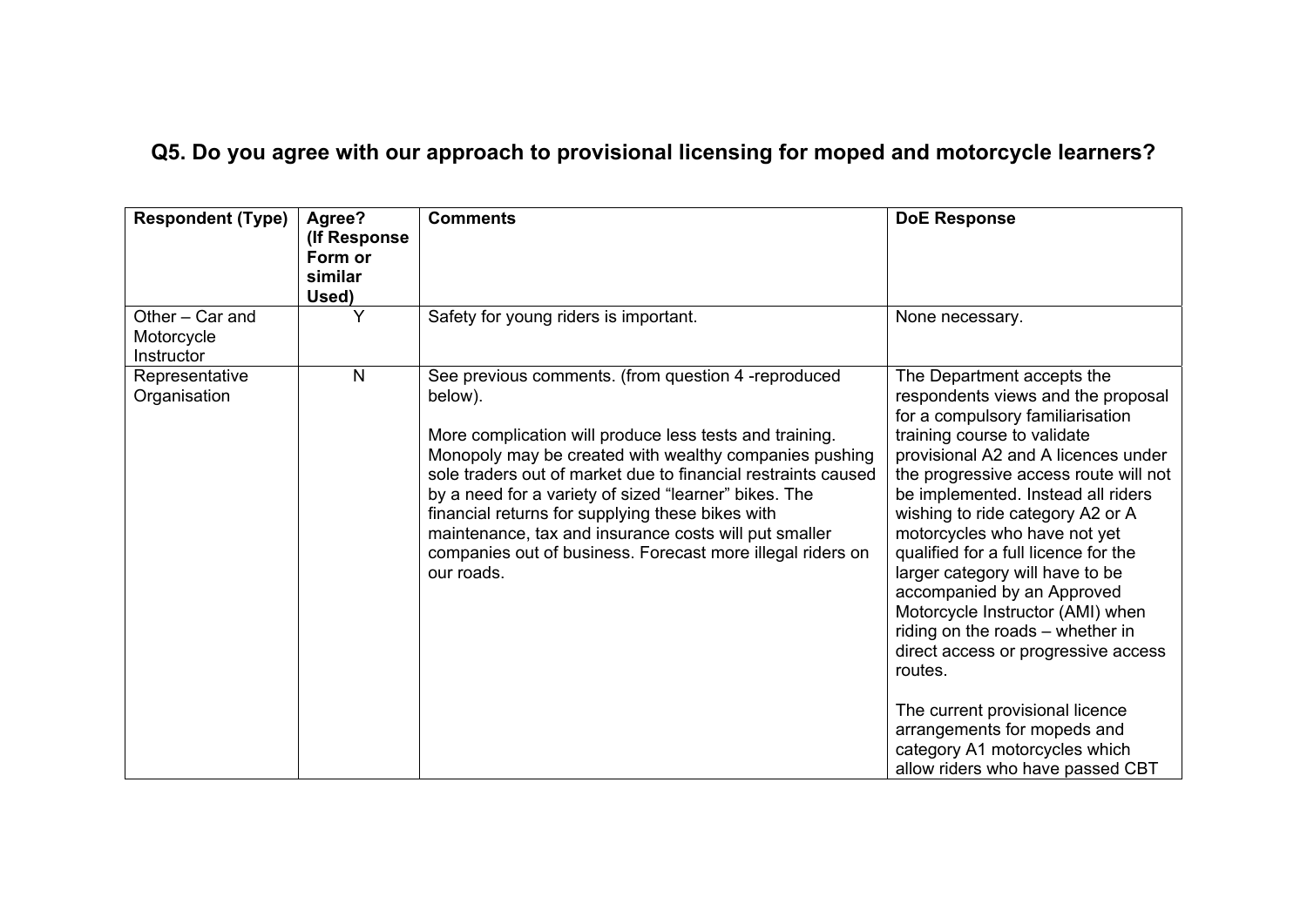|                                      |              |                                                                                                                                                                                                                                                                                                                                                                                                                                                                                                | to ride unaccompanied on these<br>smaller machines will remain<br>unchanged.                                                                                                                                                                                                                                                                                                                                                                        |
|--------------------------------------|--------------|------------------------------------------------------------------------------------------------------------------------------------------------------------------------------------------------------------------------------------------------------------------------------------------------------------------------------------------------------------------------------------------------------------------------------------------------------------------------------------------------|-----------------------------------------------------------------------------------------------------------------------------------------------------------------------------------------------------------------------------------------------------------------------------------------------------------------------------------------------------------------------------------------------------------------------------------------------------|
| Representative<br>Organisation       | $\mathsf{N}$ | More complication will be unenforceable, with less training<br>and less tests. Most local motorcycle trainers in general<br>will not be in a financial position to provide the variety of<br>sized machines for proposed new categories. This may<br>produce a MONOPOLY as wealthy business owners<br>squeeze out the small independent trainers.                                                                                                                                              | See above comments                                                                                                                                                                                                                                                                                                                                                                                                                                  |
| Representative<br>Organisation       | Y            | None.                                                                                                                                                                                                                                                                                                                                                                                                                                                                                          |                                                                                                                                                                                                                                                                                                                                                                                                                                                     |
| Other - Emergency<br><b>Services</b> | Y            | Agree. The proposal would both minimise cost and<br>inconvenience, whilst creating an environment in which<br>individuals can learn to drive and gain experience in a safe<br>manner.                                                                                                                                                                                                                                                                                                          | None necessary.                                                                                                                                                                                                                                                                                                                                                                                                                                     |
| Central / Local<br>Government        | Y            | None.                                                                                                                                                                                                                                                                                                                                                                                                                                                                                          |                                                                                                                                                                                                                                                                                                                                                                                                                                                     |
| Other - NGO                          | Y            | Welcome the proposals and retention of present practice.<br>Strongly disagree with the consultation proposals to<br>introduce provisional licences granted for all categories of<br>licence entitlement for the next category.<br>The granting of provisional licences for all categories of<br>driving entitlement seems to be outside the spirit of the<br>directive, especially regarding the type of motorcycle in the<br>A2 Category.<br><b>Moped (Category AM) Provisional Licensing</b> | The new arrangements for<br>provisional motorcycle entitlement<br>will be similar to those already in<br>place. Currently, a person applying<br>for a moped licence at age 16 will be<br>granted a licence which includes<br>provisional categories A and B.<br>However, these entitlements will<br>only become active when the<br>licence holder reaches the relevant<br>minimum age (i.e. 17). Similarly, a<br>person applying for category A1 at |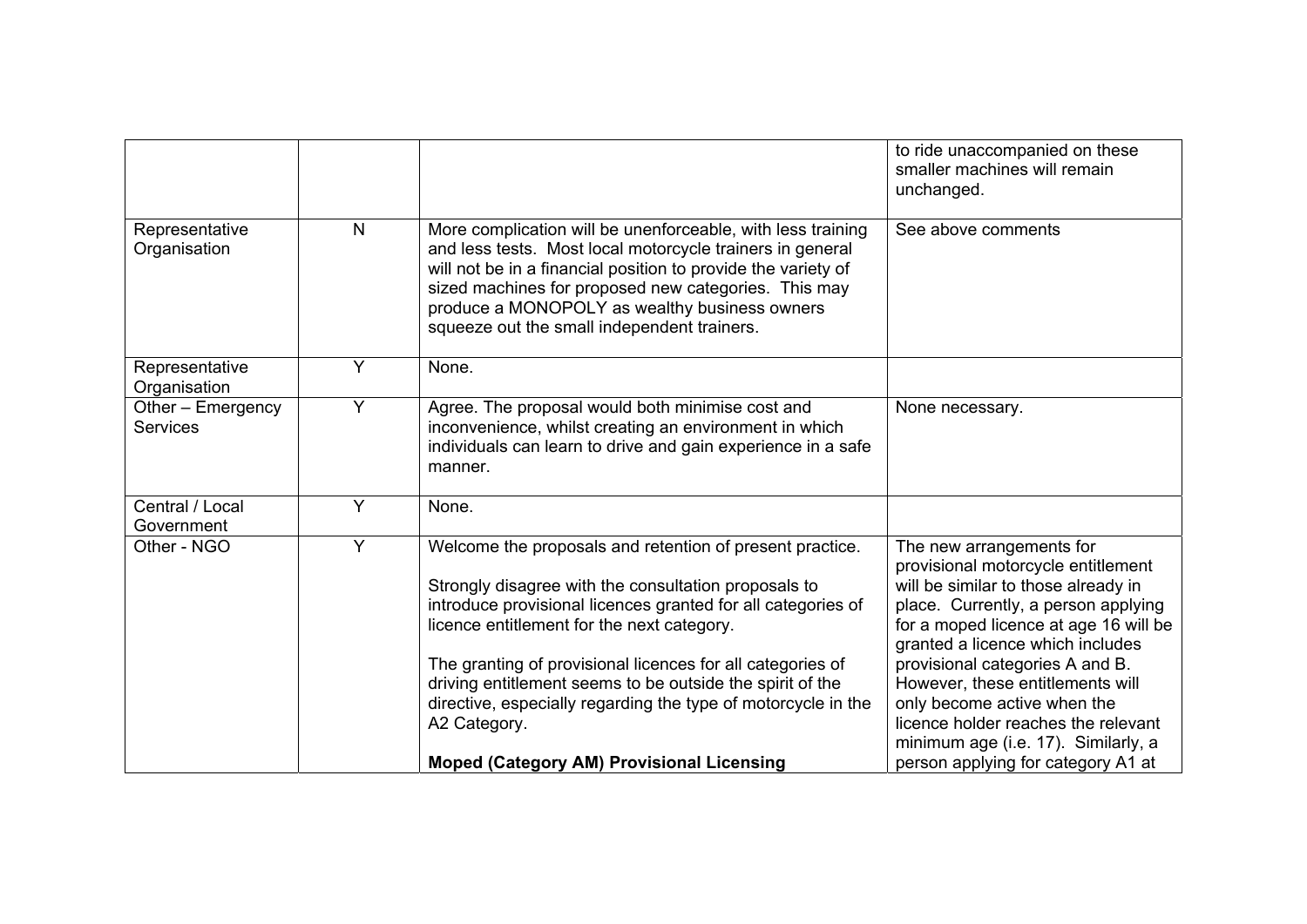|               |   | Generally welcome as outlined by the directive and the<br>introduction of CBT.                                                                                                                                                                                                                                                                                                                                                                                                                                                                                      | age 17 (after implementation of the<br>3 <sup>rd</sup> Directive) will also be granted<br>provisional category A2 (which<br>becomes active at age 19) and<br>provisional category A (which<br>becomes active at age 24, unless<br>category A2 is passed, at which time<br>progressive access arrangements<br>apply). The licence holder will not<br>be required to apply for each<br>provisional motorcycle entitlement<br>separately. |
|---------------|---|---------------------------------------------------------------------------------------------------------------------------------------------------------------------------------------------------------------------------------------------------------------------------------------------------------------------------------------------------------------------------------------------------------------------------------------------------------------------------------------------------------------------------------------------------------------------|----------------------------------------------------------------------------------------------------------------------------------------------------------------------------------------------------------------------------------------------------------------------------------------------------------------------------------------------------------------------------------------------------------------------------------------|
| Other - NGO   |   | Support these proposals. Provisional licence arrangements<br>are an important part of the way people learn to ride. They<br>enable people to learn and gain experience in a safe<br>manner, and incentivise learners to gain full licences.<br>The licensing regime for motorcycles is already complex,<br>and the changes required by the EC Directive seem likely<br>to make it even more so. The DoE will need to devote<br>sufficient resources to explain the rules, ensure that<br>everyone understands them and to discourage 'permanent<br>learner status'. | A project team has been set up to<br>oversee the implementation of the<br>3 <sup>rd</sup> Directive. The project will include<br>an implementation plan which will<br>include a communication plan. This<br>communication plan will ensure that<br>the changes will be fully explained<br>and directed at the correct audience.                                                                                                        |
| Large Company | Υ | None.                                                                                                                                                                                                                                                                                                                                                                                                                                                                                                                                                               |                                                                                                                                                                                                                                                                                                                                                                                                                                        |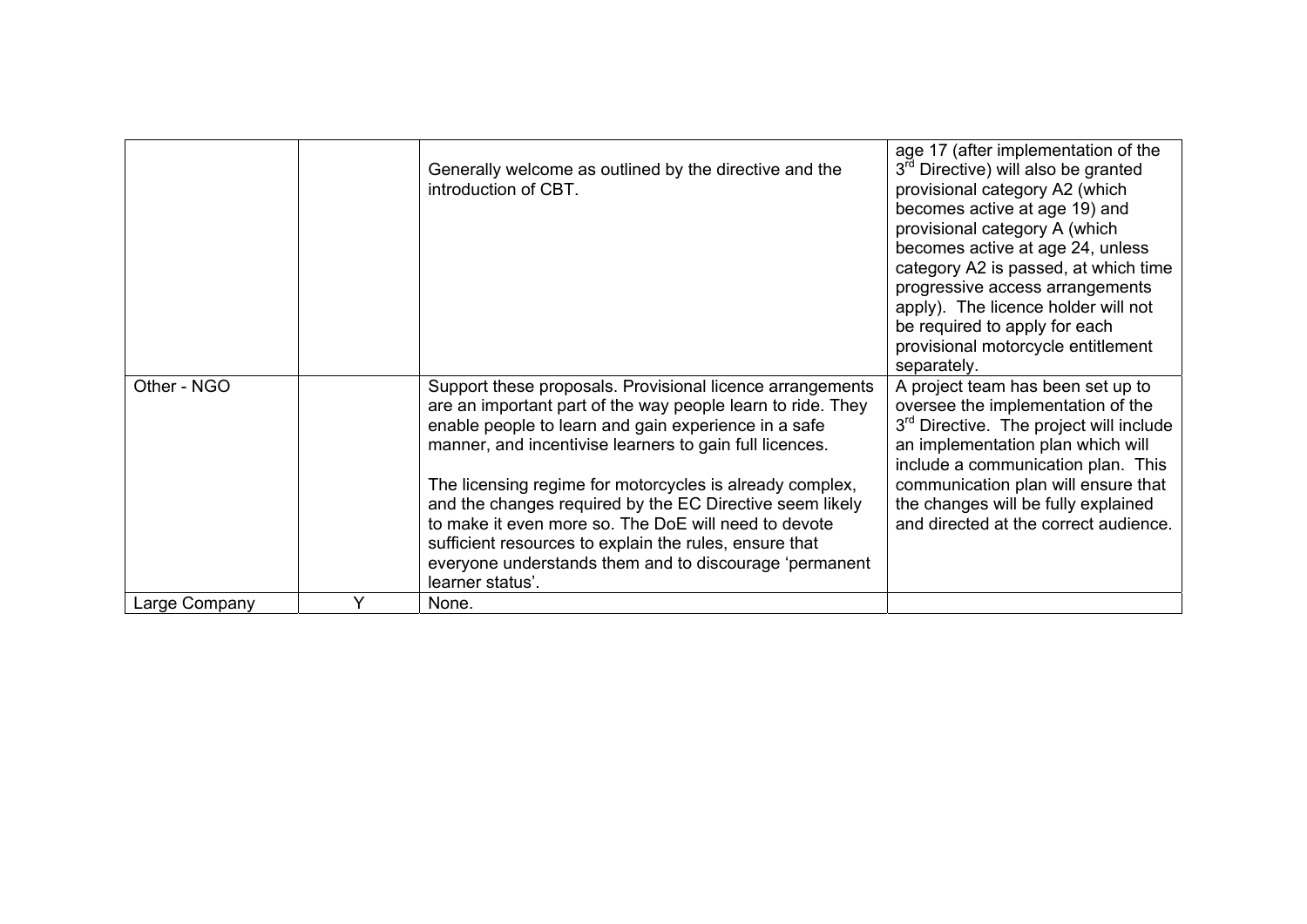### **Q6. Do you agree with our Proposals to make special provisions for motorcycle riders with a physical disability?**

| <b>Respondent (Type)</b>                    | Agree?<br>(If Response)<br>Form or<br>similar<br>Used) | <b>Comments</b>                                                                                                           | <b>DoE Response</b>                                                                                                                          |
|---------------------------------------------|--------------------------------------------------------|---------------------------------------------------------------------------------------------------------------------------|----------------------------------------------------------------------------------------------------------------------------------------------|
| Other - Car and<br>Motorcycle<br>Instructor |                                                        | Some disabled riders may use 'trikes' or adapted<br>machines. They should be able to ride safely.                         | None necessary.                                                                                                                              |
| Representative<br>Organisation              | Y                                                      | Believe that the variety of disabilities will prove a 'mine<br>field' for legislation.                                    | The Directive covers a wide range of<br>physical disabilities specifying and<br>coding each. No legislative<br>difficulties are anticipated. |
| Representative<br>Organisation              | Y                                                      | The term Physical Disability covers such a wide variety of<br>conditions it will be probably impossible to legislate for. | See above comments                                                                                                                           |
| Representative<br>Organisation              | Y                                                      | None.                                                                                                                     |                                                                                                                                              |
| Other                                       | Y                                                      | Agree. This would ensure equal opportunity and social<br>inclusion.                                                       | None necessary.                                                                                                                              |
| Central / Local<br>Government               | Y                                                      | None.                                                                                                                     |                                                                                                                                              |
| Other - NGO                                 | Y                                                      | None.                                                                                                                     |                                                                                                                                              |
| Other - NGO                                 |                                                        | Believe this is a fair and sensible approach.                                                                             | None necessary.                                                                                                                              |
| Large Company                               | Y                                                      | None.                                                                                                                     |                                                                                                                                              |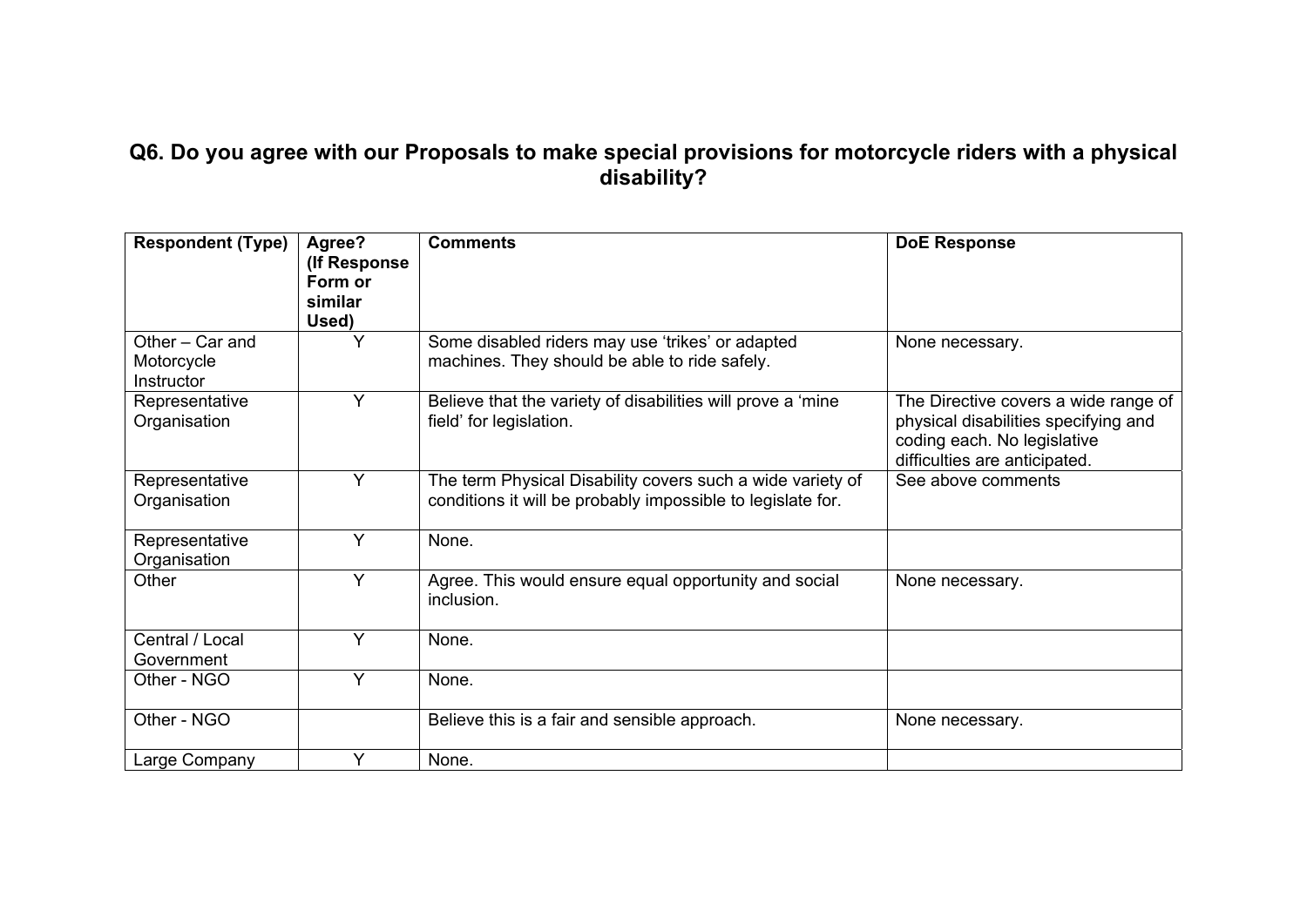# **Q7. Do you agree that we should cease to issue separate category B1 licences to new drivers?**

| <b>Respondent (Type)</b>                    | Agree?<br>(If Response)<br>Form or<br>similar<br>Used) | <b>Comments</b>                                                                                                                                                                                   | <b>DoE Response</b>                                                                                                                                                                                                                                                                                                                                                                                                                     |
|---------------------------------------------|--------------------------------------------------------|---------------------------------------------------------------------------------------------------------------------------------------------------------------------------------------------------|-----------------------------------------------------------------------------------------------------------------------------------------------------------------------------------------------------------------------------------------------------------------------------------------------------------------------------------------------------------------------------------------------------------------------------------------|
| Other - Car and<br>Motorcycle<br>Instructor | Y                                                      | Three wheeled cars are no longer a common sight. New<br>cars have better steering and safety for a disabled driver.                                                                               | None necessary.                                                                                                                                                                                                                                                                                                                                                                                                                         |
| Representative<br>Organisation              | $\overline{N}$                                         | More complication to a system which is unenforced and<br>unenforceable. A system which is not known to the general<br>public as it has never been advertised. It will be largely<br>ignored.      | The Department having considered<br>the comments made with regard to<br>this question sees no compelling<br>reason to continue issuing B1<br>licences. DVA have never<br>conducted a category B1 test.<br>Drivers who already possess a B1<br>entitlement will have that entitlement<br>preserved. B1 entitlements issued in<br>other Member States will also be<br>recognised and preserved on any<br>exchange driving licence issued. |
| Representative<br>Organisation              | $\mathsf{N}$                                           | Further complication to a system that most of the public<br>currently ignore or is unknown to them. Unenforceable and<br>is currently unenforced except if vehicle is involved in an<br>accident. | See above comments                                                                                                                                                                                                                                                                                                                                                                                                                      |
| Representative<br>Organisation              |                                                        | Support the proposal to remove this sub-category. Note<br>and support proposals to move vehicles previously covered                                                                               | None necessary.                                                                                                                                                                                                                                                                                                                                                                                                                         |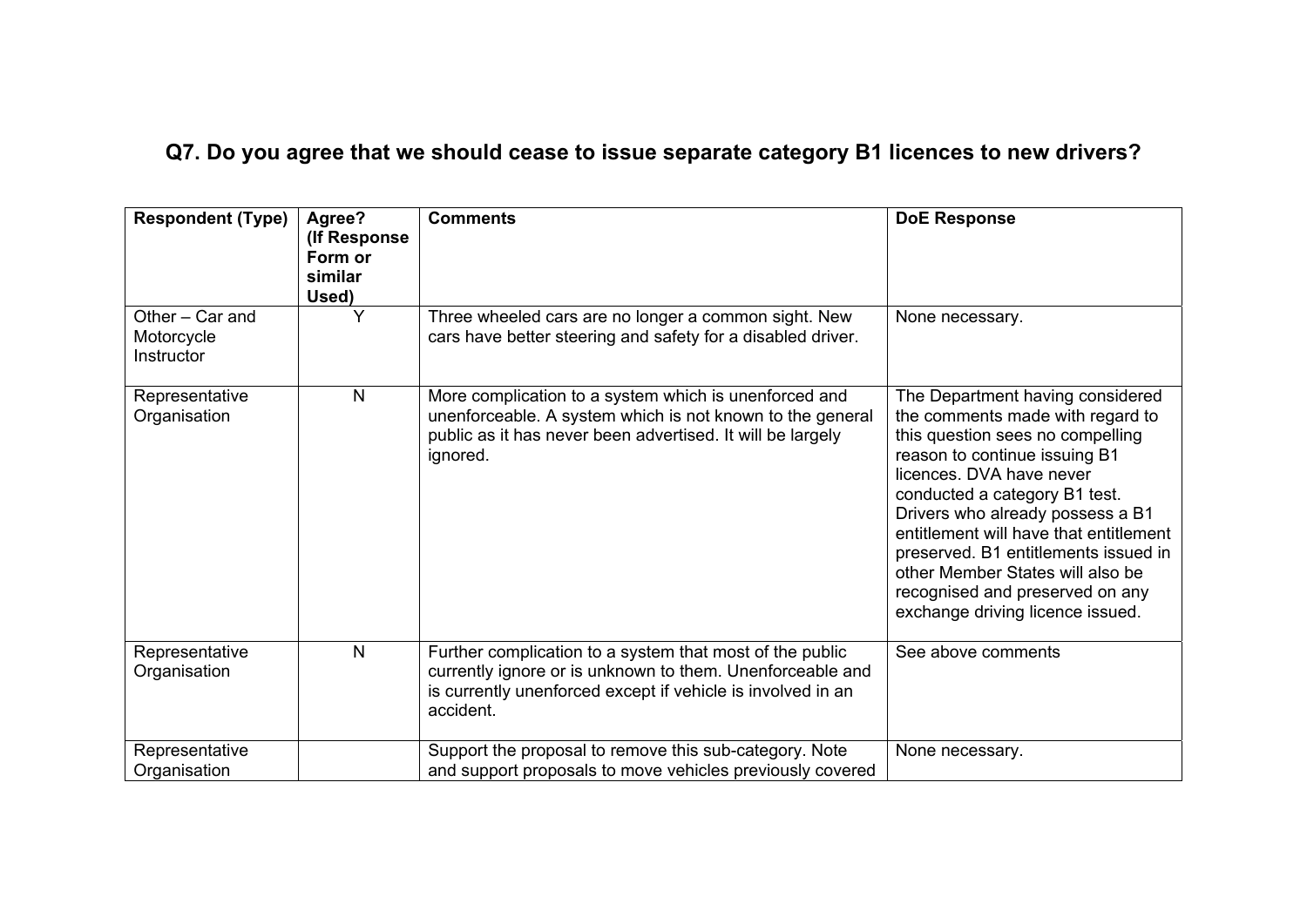|                                      |   | by this entitlement into the new AM entitlement and<br>subsequent testing requirements after 2013.                                                                                                                           |                 |
|--------------------------------------|---|------------------------------------------------------------------------------------------------------------------------------------------------------------------------------------------------------------------------------|-----------------|
| Other – Emergency<br><b>Services</b> |   | Agree.                                                                                                                                                                                                                       | None necessary. |
| Central / Local<br>Government        |   | None.                                                                                                                                                                                                                        |                 |
| Other - NGO                          | N | None.                                                                                                                                                                                                                        |                 |
| Other - NGO                          |   | Agree that category B1 licences should not be issued to<br>new drivers (but should be retained for existing holders of<br>B1 licences), provided that there are no major objections<br>from representatives of such drivers. | None necessary. |
| Large Company                        |   | None.                                                                                                                                                                                                                        |                 |

# **Q8. On grounds of cost the Department's preferred option is testing rather than training. Do you agree?**

| <b>Respondent (Type)</b>                    | Agree?<br>(If Response)<br>Form or<br>similar<br>Used) | <b>Comments</b>                                                                                   | <b>DoE Response</b>                                         |
|---------------------------------------------|--------------------------------------------------------|---------------------------------------------------------------------------------------------------|-------------------------------------------------------------|
| Other – Car and<br>Motorcycle<br>Instructor |                                                        | Unsure.                                                                                           | None necessary.                                             |
| Representative<br>Organisation              | N                                                      | See previous comments on "loaded" questions which are<br>not proper questions for a consultation. | The Department has made a<br>number of changes based on the |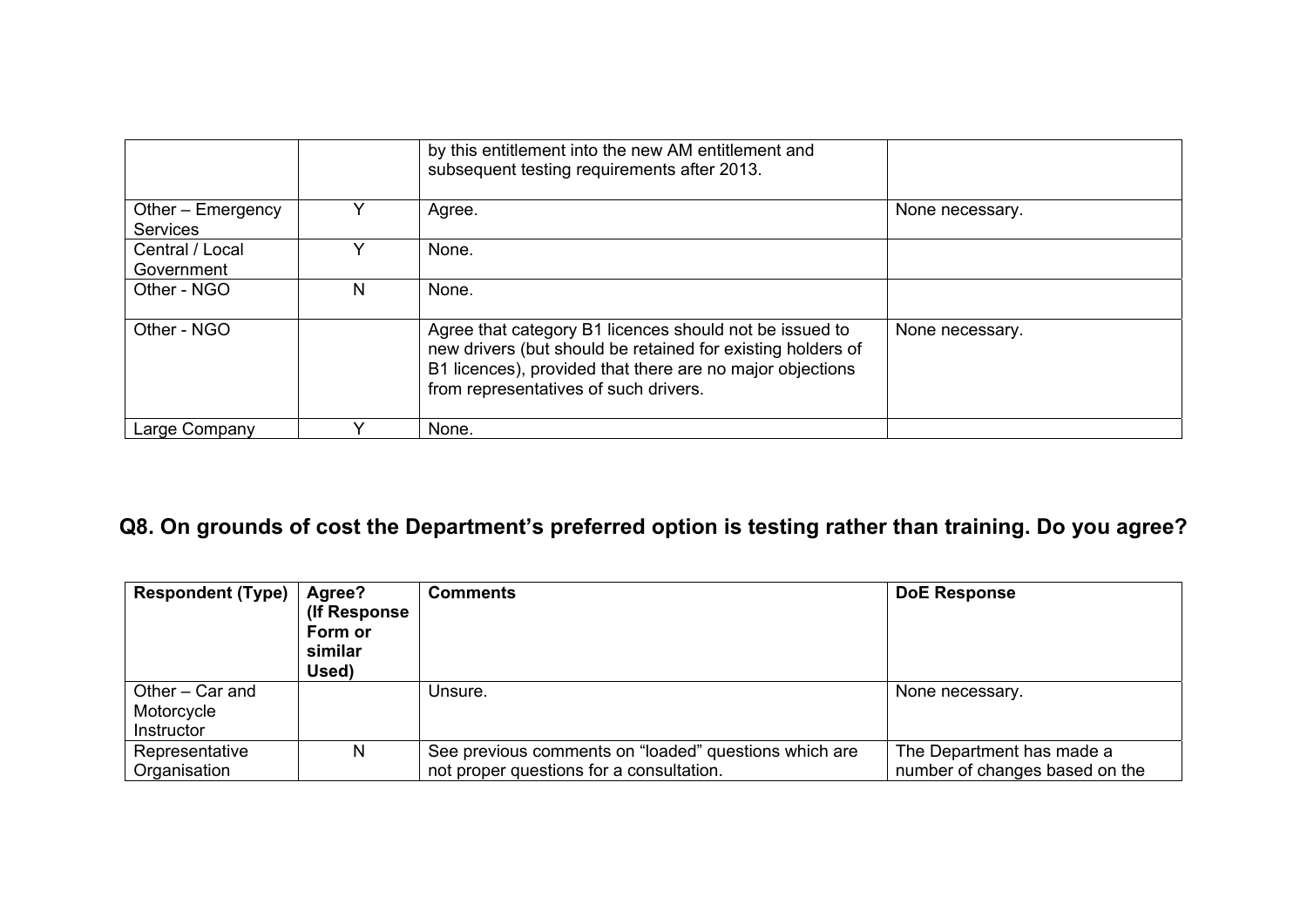|                                |              |                                                                                                                                                                                                                                                                                                                                                                                                                                                                                                                                                                                                                                                                                                                                                                                                                                                                                                                                                                                                                                                                 | comments to this consultation which<br>has clearly shown that there are no<br>"loaded questions".                                         |
|--------------------------------|--------------|-----------------------------------------------------------------------------------------------------------------------------------------------------------------------------------------------------------------------------------------------------------------------------------------------------------------------------------------------------------------------------------------------------------------------------------------------------------------------------------------------------------------------------------------------------------------------------------------------------------------------------------------------------------------------------------------------------------------------------------------------------------------------------------------------------------------------------------------------------------------------------------------------------------------------------------------------------------------------------------------------------------------------------------------------------------------|-------------------------------------------------------------------------------------------------------------------------------------------|
| Representative<br>Organisation | $\mathsf{N}$ | Believe that the question is "loaded" with quoted costs. This<br>is not a consultation paper.                                                                                                                                                                                                                                                                                                                                                                                                                                                                                                                                                                                                                                                                                                                                                                                                                                                                                                                                                                   | See above comments                                                                                                                        |
| Representative<br>Organisation |              | Agree that the additional cost in setting up a training route<br>is an unnecessary cost burden on the Agency and<br>ultimately, its customers. The present system to ensure<br>competence via testing ensures that the driver is safe to<br>use a vehicle on the public road. Therefore, support the<br>proposals.<br>Agree that many applicants will opt for the B+E entitlement<br>rather than sit the B96 test as this would give greater<br>driving flexibility up to 7,000kg rather than 4250kg.<br>Support proposals to ensure that DVA will, as the<br>competent authority, have practical test arrangements in<br>place for drivers wishing to obtain a B96 entitlement.<br>However, with the testing structure similar, if not the same,<br>as that of a test for the B+E entitlement it is important that<br>this similarity is made clear to any applicant from the outset<br>as in most cases FTA believes as already mentioned<br>above, that applicants will opt for the greater flexibility to<br>drive a combination up to $7000kg$ , $(B+E)$ . | None necessary.                                                                                                                           |
| Central / Local<br>Government  |              | Expressed concern at the adverse impact this could<br>potentially have on some users of medium sized trailers, for<br>example farmers transporting cattle.                                                                                                                                                                                                                                                                                                                                                                                                                                                                                                                                                                                                                                                                                                                                                                                                                                                                                                      | The Department notes the<br>councillors' concern but would point<br>out that in terms of moving cattle<br>etc. around farmers will in all |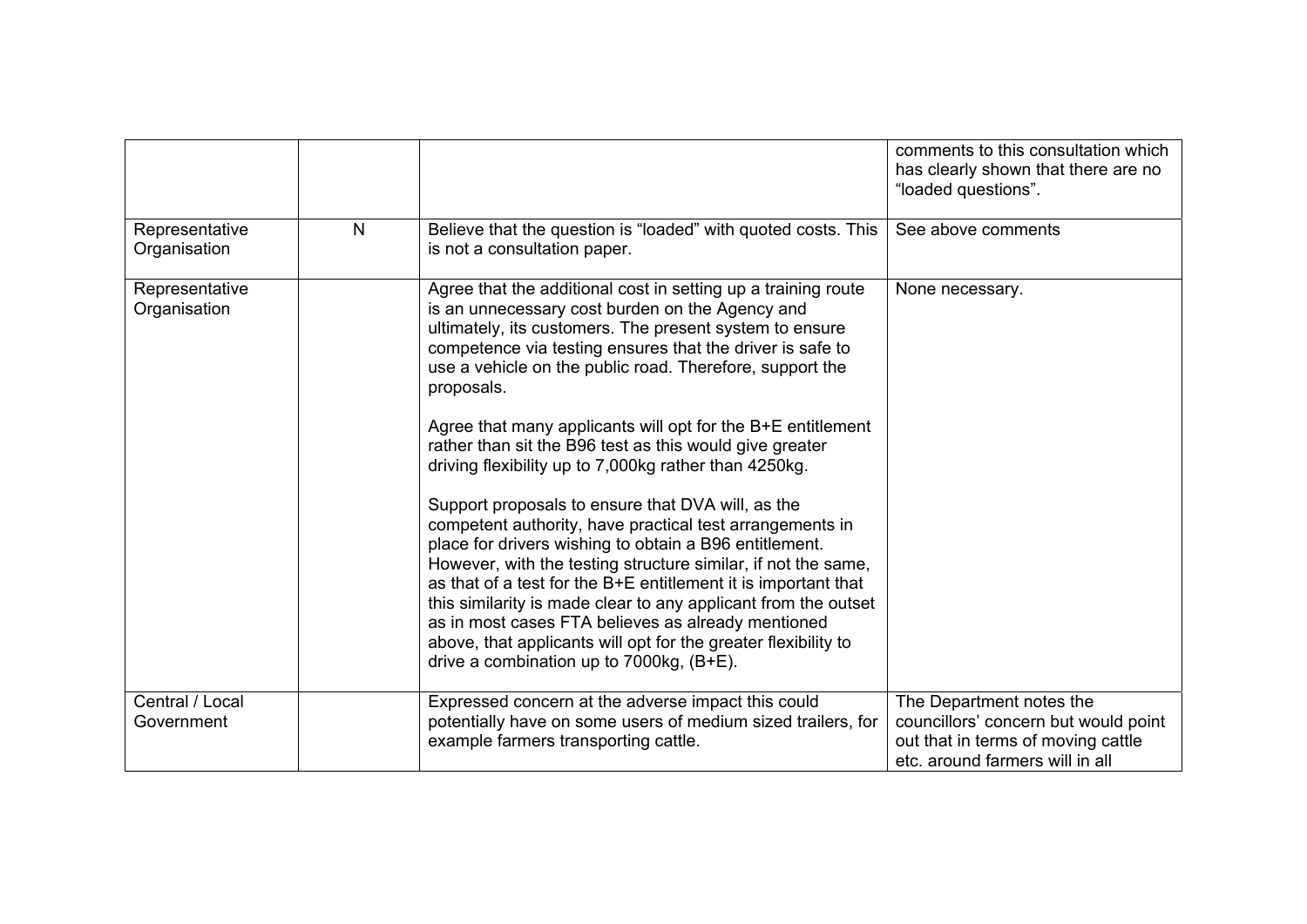|                                      |   |                                                                                                                                                                                                                                                                                                                                                                                                                                                                                                                                                                                                                                                                                                             | probability already be using a B+E<br>licence and therefore for them<br>nothing will change.                                                                                                                                                                                                                                                                                                                                     |
|--------------------------------------|---|-------------------------------------------------------------------------------------------------------------------------------------------------------------------------------------------------------------------------------------------------------------------------------------------------------------------------------------------------------------------------------------------------------------------------------------------------------------------------------------------------------------------------------------------------------------------------------------------------------------------------------------------------------------------------------------------------------------|----------------------------------------------------------------------------------------------------------------------------------------------------------------------------------------------------------------------------------------------------------------------------------------------------------------------------------------------------------------------------------------------------------------------------------|
| Other - Emergency<br><b>Services</b> | Y | Agree. As it is outlined, it is expected that this would<br>involve little numbers and offers little in addition to category<br>B entitlement.                                                                                                                                                                                                                                                                                                                                                                                                                                                                                                                                                              | None necessary.                                                                                                                                                                                                                                                                                                                                                                                                                  |
| Central / Local<br>Government        | Y | Believe that testing is the only way to measure how<br>successful the driver has been in understanding instruction<br>and training and their ability to utilise the training received<br>within the practical testing scenario.                                                                                                                                                                                                                                                                                                                                                                                                                                                                             | None necessary.                                                                                                                                                                                                                                                                                                                                                                                                                  |
| Other - NGO                          | N | None.                                                                                                                                                                                                                                                                                                                                                                                                                                                                                                                                                                                                                                                                                                       |                                                                                                                                                                                                                                                                                                                                                                                                                                  |
| Other - NGO                          |   | Believe that the UK should retain the principle and practice<br>of requiring drivers to pass a suitable test in order to gain<br>the entitlement to tow trailers on a car or light van.<br>However believe that training is essential and support<br>proposal to develop such training and that current provision<br>of training for B+E and for the new B96 entitlements should<br>meet a standard, minimum syllabus and trainers who<br>deliver such courses should be certified and registered to<br>ensure quality control and effectiveness. Trainers and<br>courses should be approved and certified by the DSA and<br>DVA.<br>Agree that the test for the B96 entitlement should be the<br>B+E test. | The current legislation does not<br>prescribe the training of B+E.<br>However, the Department acquired<br>the powers to introduce mandatory<br>registers for motorcycles, lorries and<br>buses similar to those in place for<br>car driving instructors. DVA are<br>currently working on the introduction<br>of a mandatory motorcycle register.<br>Once this is in place consideration<br>will be given to the other registers. |
| Large Company                        | Y | None.                                                                                                                                                                                                                                                                                                                                                                                                                                                                                                                                                                                                                                                                                                       |                                                                                                                                                                                                                                                                                                                                                                                                                                  |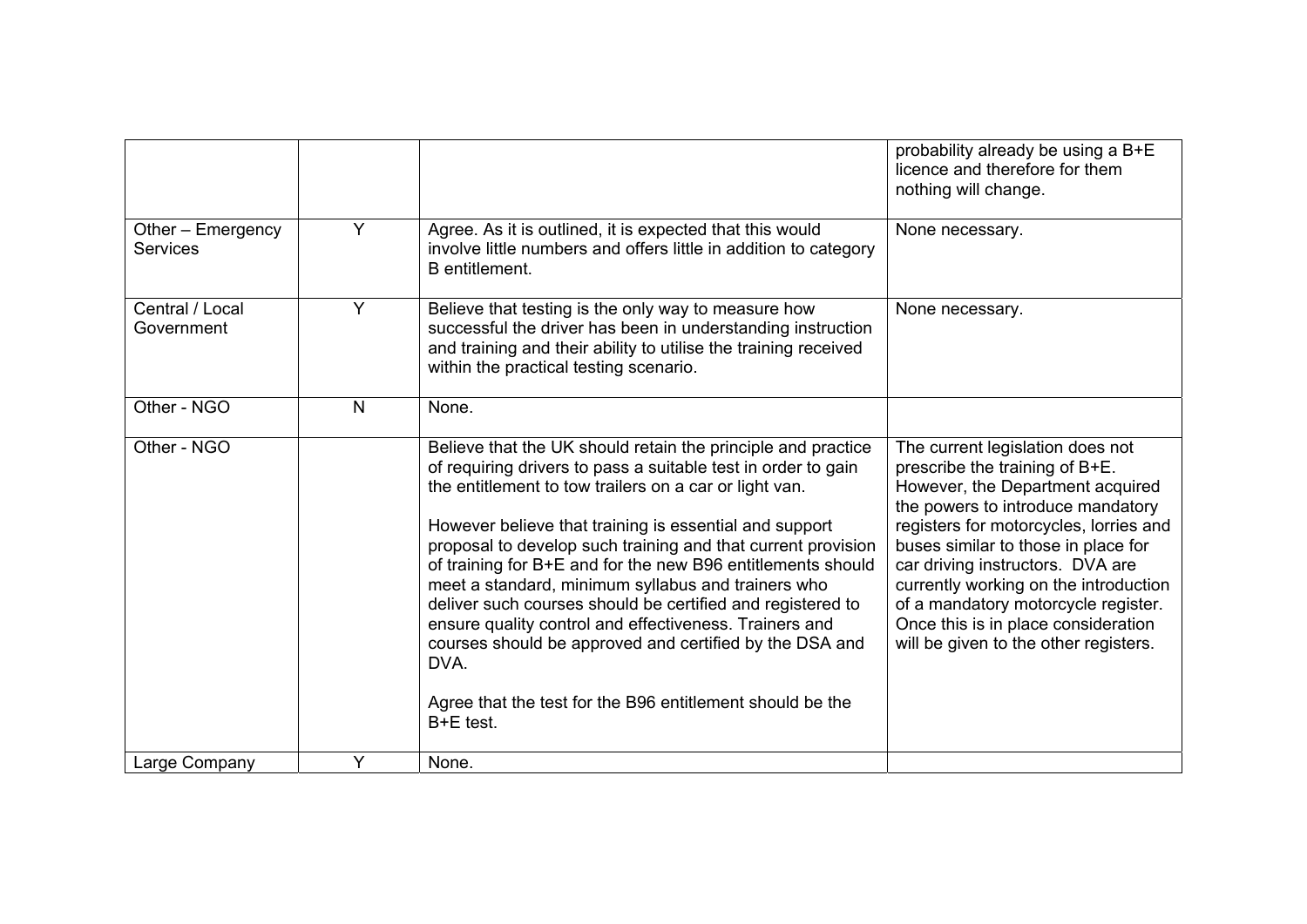# **Q9. Do you agree with the Department's proposal to retain the age for category B+E, i.e. 17 years?**

| <b>Respondent (Type)</b>                    | Agree?<br>(If Response)<br>Form or<br>similar<br>Used) | <b>Comments</b>                                                                                                   | <b>DoE Response</b> |
|---------------------------------------------|--------------------------------------------------------|-------------------------------------------------------------------------------------------------------------------|---------------------|
| Other - Car and<br>Motorcycle<br>Instructor | Y                                                      | Young drivers may work in construction or come from a<br>farming community, so will be required to tow a trailer. | None necessary.     |
| Representative<br>Organisation              | Y                                                      | None.                                                                                                             |                     |
| Representative<br>Organisation              | Y                                                      | None.                                                                                                             |                     |
| Representative<br>Organisation              |                                                        | Support this proposal.                                                                                            | None necessary.     |
| Other - Emergency<br><b>Services</b>        | Y                                                      | Agree.                                                                                                            | None necessary.     |
| Central / Local<br>Government               | v                                                      | None.                                                                                                             |                     |
| Large Company                               | Υ                                                      | None.                                                                                                             |                     |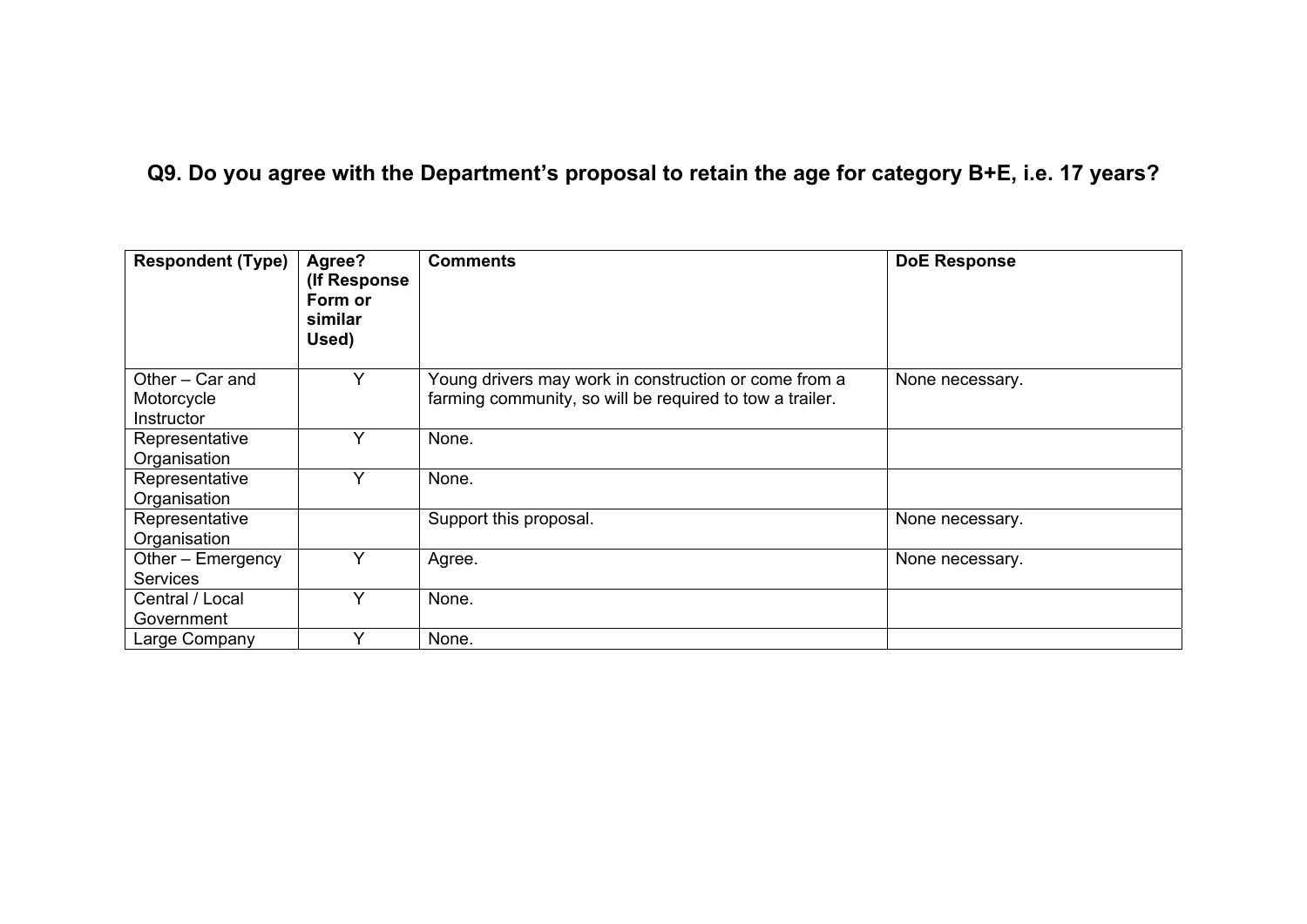### **Q10. Do you agree with our proposals to amend the conditions of approval for organisations with examiners as regards the maintenance of records of supervised tests and undertaking periodic training?**

| <b>Respondent (Type)</b>                    | Agree?<br>(If Response<br>Form or<br>similar<br>Used) | <b>Comments</b>                                                                                                                                                                                                                                                                                                                                                                                                                                                | <b>DoE Response</b>                                                                                                                                                                                                                                                                                   |
|---------------------------------------------|-------------------------------------------------------|----------------------------------------------------------------------------------------------------------------------------------------------------------------------------------------------------------------------------------------------------------------------------------------------------------------------------------------------------------------------------------------------------------------------------------------------------------------|-------------------------------------------------------------------------------------------------------------------------------------------------------------------------------------------------------------------------------------------------------------------------------------------------------|
| Other - Car and<br>Motorcycle<br>Instructor | Y                                                     | Training is very important in any job, especially examiners.                                                                                                                                                                                                                                                                                                                                                                                                   | None necessary.                                                                                                                                                                                                                                                                                       |
| Representative<br>Organisation              | Y                                                     | None.                                                                                                                                                                                                                                                                                                                                                                                                                                                          |                                                                                                                                                                                                                                                                                                       |
| Representative<br>Organisation              | Y                                                     | None.                                                                                                                                                                                                                                                                                                                                                                                                                                                          |                                                                                                                                                                                                                                                                                                       |
| Representative<br>Organisation              |                                                       | Believe that high standards should be maintained in this<br>sector and therefore agree that the proposals should be<br>adopted.<br>Would however urge DVA to ensure that any final system<br>to amend the conditions of approval for organisations with<br>examiners, as regards the maintenance of records of<br>supervised tests and the introductions of proposals for<br>periodic training, is only adopted after further discussion<br>with stakeholders. | Apart from DVA the only other<br>organisations prescribed to deliver<br>driving tests are the PSNI and the<br>Fire Authority. DVA will engage with<br>these stakeholders to ensure that<br>systems are in place that meet the<br>requirements of the Directive and<br>the needs of the organisations. |
| Other – Emergency<br><b>Services</b>        | Y                                                     | Agree. This will assist in ensuring standards, competence,<br>quality and safety.                                                                                                                                                                                                                                                                                                                                                                              | None necessary.                                                                                                                                                                                                                                                                                       |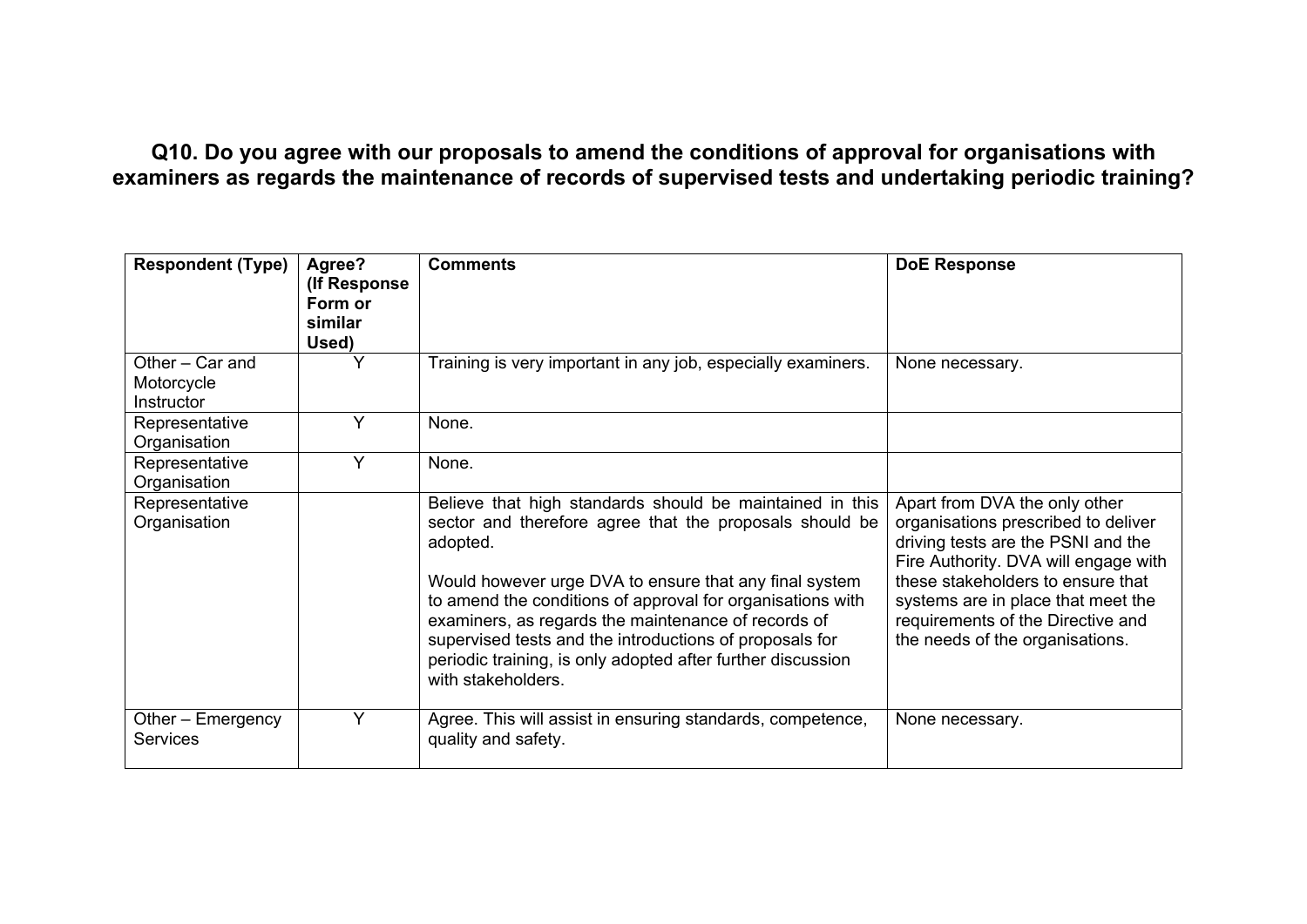| Central / Local<br>Government | None.                                                                                                                                                                                                                                                                                                                                                                                                                |                                                                                                                                                                                                                    |
|-------------------------------|----------------------------------------------------------------------------------------------------------------------------------------------------------------------------------------------------------------------------------------------------------------------------------------------------------------------------------------------------------------------------------------------------------------------|--------------------------------------------------------------------------------------------------------------------------------------------------------------------------------------------------------------------|
| Other - NGO                   | Agree that organisations that employ delegated examiners<br>who conduct licence acquisition tests should be required<br>ensure their examiners are suitably trained and supervised<br>and that proper records are maintained and open for<br>inspection by the DVA. This system requires the DVA to<br>put sufficient resources into conducting audits and<br>inspections of such organisations and their examiners. | Fire Authority driving examiners can<br>currently be supervised by the DVA.<br>It is also DVA's intention to enter<br>into discussions with the PSNI<br>concerning the supervision of Police<br>driving examiners. |
| Large Company                 | None.                                                                                                                                                                                                                                                                                                                                                                                                                |                                                                                                                                                                                                                    |

### **Q11. Do you agree with the approach being taken to implement the administrative provisions of the 3r<sup>d</sup> Directive?**

| <b>Respondent (Type)</b> | Agree?        | <b>Comments</b>                                          | <b>DoE Response</b>                 |
|--------------------------|---------------|----------------------------------------------------------|-------------------------------------|
|                          | (If Response) |                                                          |                                     |
|                          | Form or       |                                                          |                                     |
|                          | similar       |                                                          |                                     |
|                          | Used)         |                                                          |                                     |
| Other – Car and          |               | Training and safety make better drivers. Always keep on  | None necessary.                     |
| Motorcycle               |               | top of this. Discussion always works.                    |                                     |
| <b>Instructor</b>        |               |                                                          |                                     |
| Representative           |               | Believe the Department gave consultees no real choice in | The Department has made a           |
| Organisation             |               | the matter as the decisions were already made at         | number of changes based on the      |
|                          |               | Westminster.                                             | comments to this consultation which |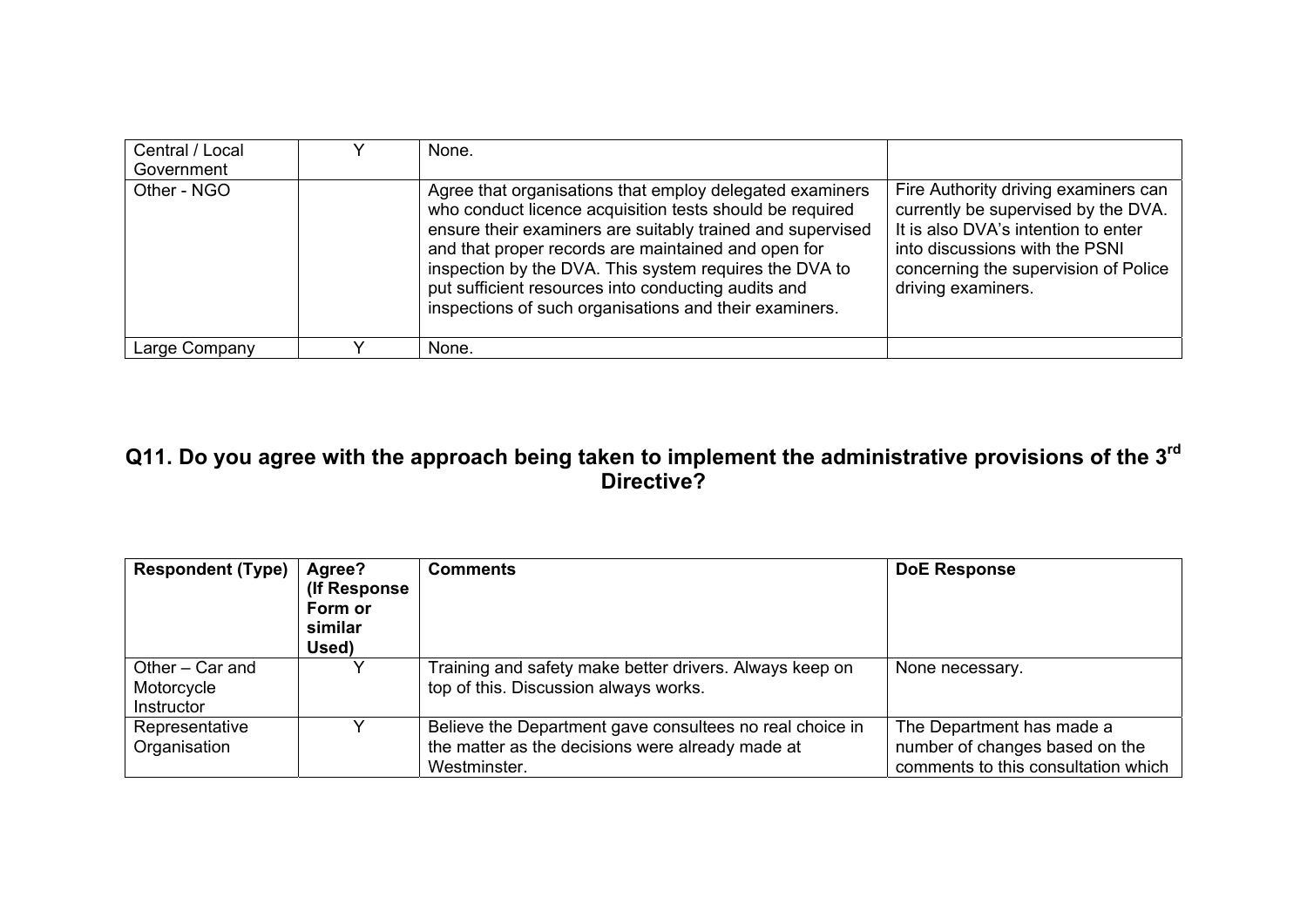|                                      |   |                                                                                                                                                                                                                                                                                                                                                                                                                                                                                                                                                                                                                  | has clearly shown that there are no<br>"loaded questions".                                                                                                                                                                                                                                                                             |
|--------------------------------------|---|------------------------------------------------------------------------------------------------------------------------------------------------------------------------------------------------------------------------------------------------------------------------------------------------------------------------------------------------------------------------------------------------------------------------------------------------------------------------------------------------------------------------------------------------------------------------------------------------------------------|----------------------------------------------------------------------------------------------------------------------------------------------------------------------------------------------------------------------------------------------------------------------------------------------------------------------------------------|
| Representative<br>Organisation       | Y | Believe the Department gave consultees no real choice in<br>the matter as the decisions were already made at<br>Westminster.                                                                                                                                                                                                                                                                                                                                                                                                                                                                                     | See above comments                                                                                                                                                                                                                                                                                                                     |
| Representative<br>Organisation       |   | The proposal to harmonise the mandatory medical check<br>for group 2 licence holders to coincide with the<br>administrative renewal will effectively introduce a full<br>renewal for those drivers every five years following the<br>acquisition of the licence until the age of 65.<br>Whilst the harmonisation of medical checks are to be<br>welcomed, there appears to be no medical justification for<br>introducing full medical checks for young vocational drivers<br>from the age of 23 to 45 with costs on average at £75.00.<br>Therefore strongly support self certification up to the age of<br>45. | Full medical checks will be carried<br>out on first application, at renewal at<br>age 45 and on every renewal<br>thereafter. Self-certification will be<br>required at all other times. This does<br>not differ from current practice.                                                                                                 |
|                                      |   | Would also welcome a relaxation of existing rules on<br>licence renewals to allow group two licence holders to align<br>the dates of the licence administrative renewal and the<br>photocard renewal where the two differ. This particular<br>recommendation has obvious financial benefits for DVA in<br>minimising the amount of administration and reducing the<br>cost to the licence holder.                                                                                                                                                                                                                | Group 2 entitlements will be granted<br>for a period of up to 5 years, but not<br>beyond the validity of the Group 1<br>entitlements. Therefore, Group 2<br>entitlements will align with Group 1<br>entitlements no later than the<br>second 5 year renewal. Photocard<br>validity will coincide with Group 1<br>entitlement validity. |
| Other - Emergency<br><b>Services</b> | Y | Agree. This approach will potentially avoid significant costs<br>and burden to drivers, whilst not compromising road safety.                                                                                                                                                                                                                                                                                                                                                                                                                                                                                     | None necessary.                                                                                                                                                                                                                                                                                                                        |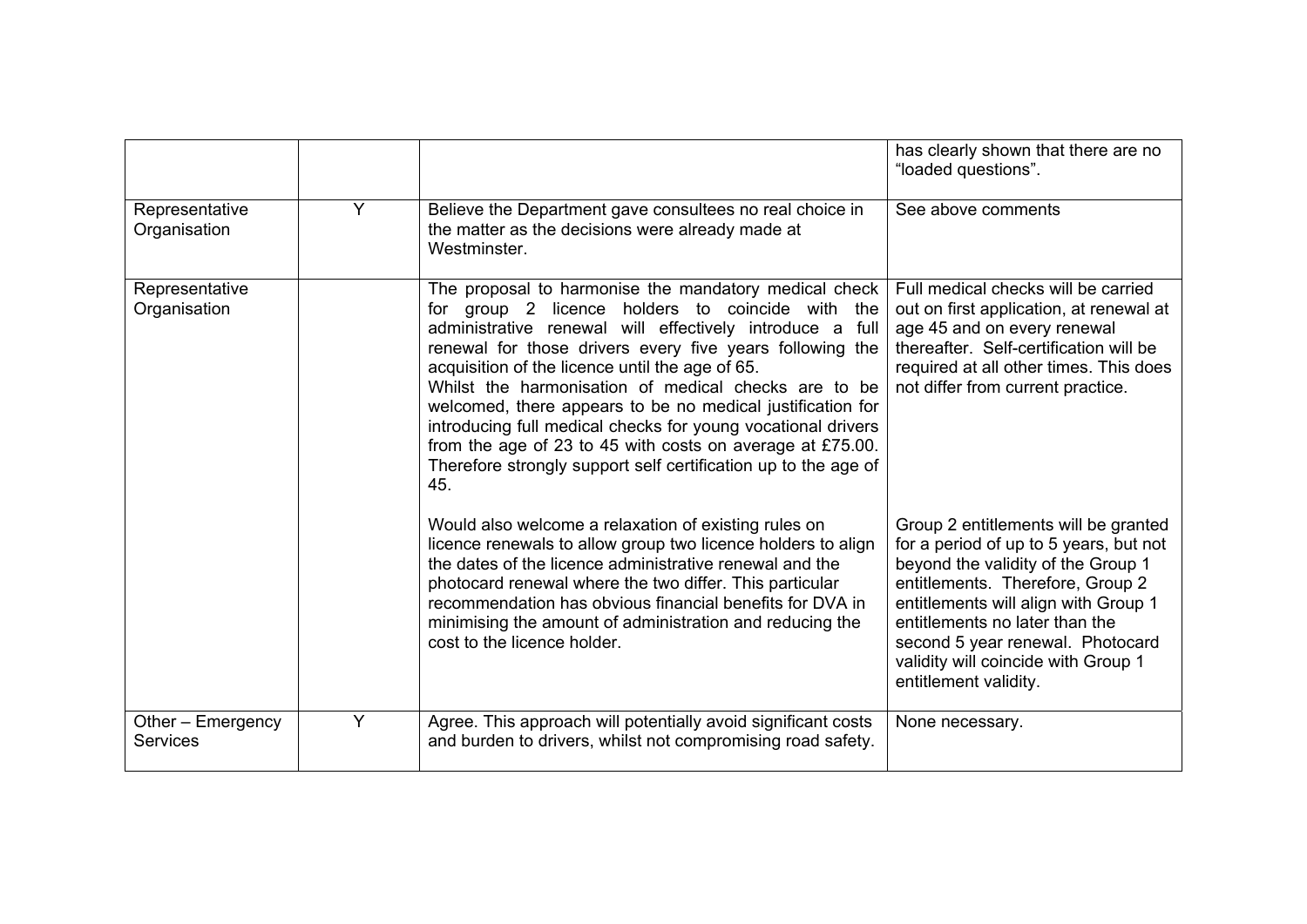| Representative<br>Organisation | $\mathsf{N}$ | Disagree with the approach taken by the Department and<br>set out the importance of driving with good vision, in line<br>with the EC Directive on Driving Licences 2006/126/EC as<br>amended by Directive 2009/113/EC. They also present a<br>model of operation for vision screening for drivers which<br>they consider would allow Northern Ireland (and the rest of<br>the UK) to fully meet the requirements of EC Directives<br>2006/126/EC and 2009/113/EC.                              | <b>Commission Directives</b><br>2009/112/EC and 2009/113/EC,<br>which amend the $2^{nd}$ and $3^{rd}$ EC<br>Directives on Driving Licences<br>respectively, introduce revised<br>medical standards in relation to<br>eyesight, as well as diabetes<br>mellitus and epilepsy. A UK-wide<br>consultation will be carried out by<br>the Driver and Vehicle Licensing<br>Agency in Swansea on proposed<br>changes resulting from these<br>Directives.<br>The Department thanks this<br>organisation for their detailed<br>comments but considers that they<br>would be more appropriately<br>addressed to the forthcoming<br>consultation which will be issued by<br>the end of 2010. |
|--------------------------------|--------------|------------------------------------------------------------------------------------------------------------------------------------------------------------------------------------------------------------------------------------------------------------------------------------------------------------------------------------------------------------------------------------------------------------------------------------------------------------------------------------------------|-----------------------------------------------------------------------------------------------------------------------------------------------------------------------------------------------------------------------------------------------------------------------------------------------------------------------------------------------------------------------------------------------------------------------------------------------------------------------------------------------------------------------------------------------------------------------------------------------------------------------------------------------------------------------------------|
| Central / Local<br>Government  | Y            | None.                                                                                                                                                                                                                                                                                                                                                                                                                                                                                          |                                                                                                                                                                                                                                                                                                                                                                                                                                                                                                                                                                                                                                                                                   |
| Other - NGO                    |              | Agree that it would be too stringent to require Group 1<br>drivers to undergo a medical exam every time they renew<br>their 10 year photocard licence because of significant costs<br>on drivers and substantial additional workload pressure on<br>the medical profession without evidence that it would<br>create significant road safety benefits. However, a<br>consultation on the medical rules for fitness to drive by the<br>DVLA was announced well over a year ago and has still not | There will be no impact on drivers of<br>minibuses operating under a permit<br>scheme - the licensing regime<br>remains the same as it was under<br>the 2 <sup>nd</sup> Directive and therefore there<br>should be no adverse effects for<br>voluntary organisations operating<br>under a permit scheme. (Paragraph                                                                                                                                                                                                                                                                                                                                                               |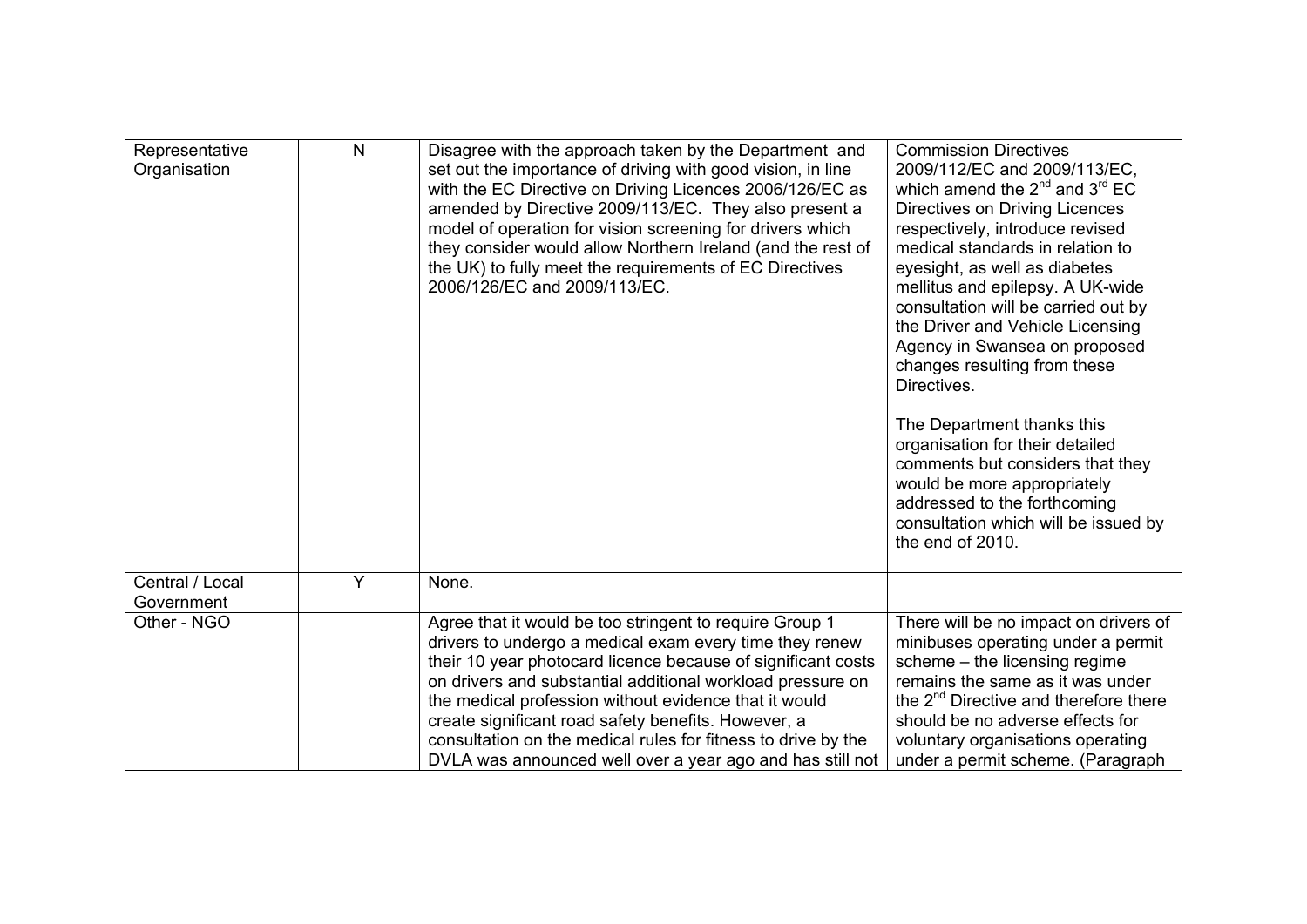|               |   | taken place.                                                                                                                                                                                                                                                                                                                                        | 3 of RoSPA response).                                                                                                                                      |
|---------------|---|-----------------------------------------------------------------------------------------------------------------------------------------------------------------------------------------------------------------------------------------------------------------------------------------------------------------------------------------------------|------------------------------------------------------------------------------------------------------------------------------------------------------------|
|               |   | Also agree that the five yearly medical checks for Group 2<br>drivers should continue to apply from the age of 45 years,<br>and not earlier. It is also essential that employers take<br>responsibility for assessing and monitoring the fitness of its<br>drivers within their overall Managing Occupational Road<br>Risk policies and procedures. | "Modernising Driver Training" within<br>"Learning to Drive" will deal with the<br>issue of regulating driver training.<br>(Paragraph 4 of RoSPA response). |
|               |   | Not clear whether these proposals would have specific<br>implications for drivers and operators of minibuses that<br>operate under a permit scheme, and suggest that the DVA<br>should consider whether there are likely to be any adverse<br>effects that would make the use of minibuses by voluntary<br>organisations more difficult.            |                                                                                                                                                            |
|               |   | Does not support shorter licence periods for new drivers.<br>Existing measures and the proposed changes following the<br>consultation "Learning to Drive" are already designed to<br>improve the safety of novice drivers.                                                                                                                          |                                                                                                                                                            |
| Large Company | Y | Agree with medical self certification for Group 2 drivers up<br>to 45 years of age and accept mandatory 5 year validity<br>period.                                                                                                                                                                                                                  | None necessary.                                                                                                                                            |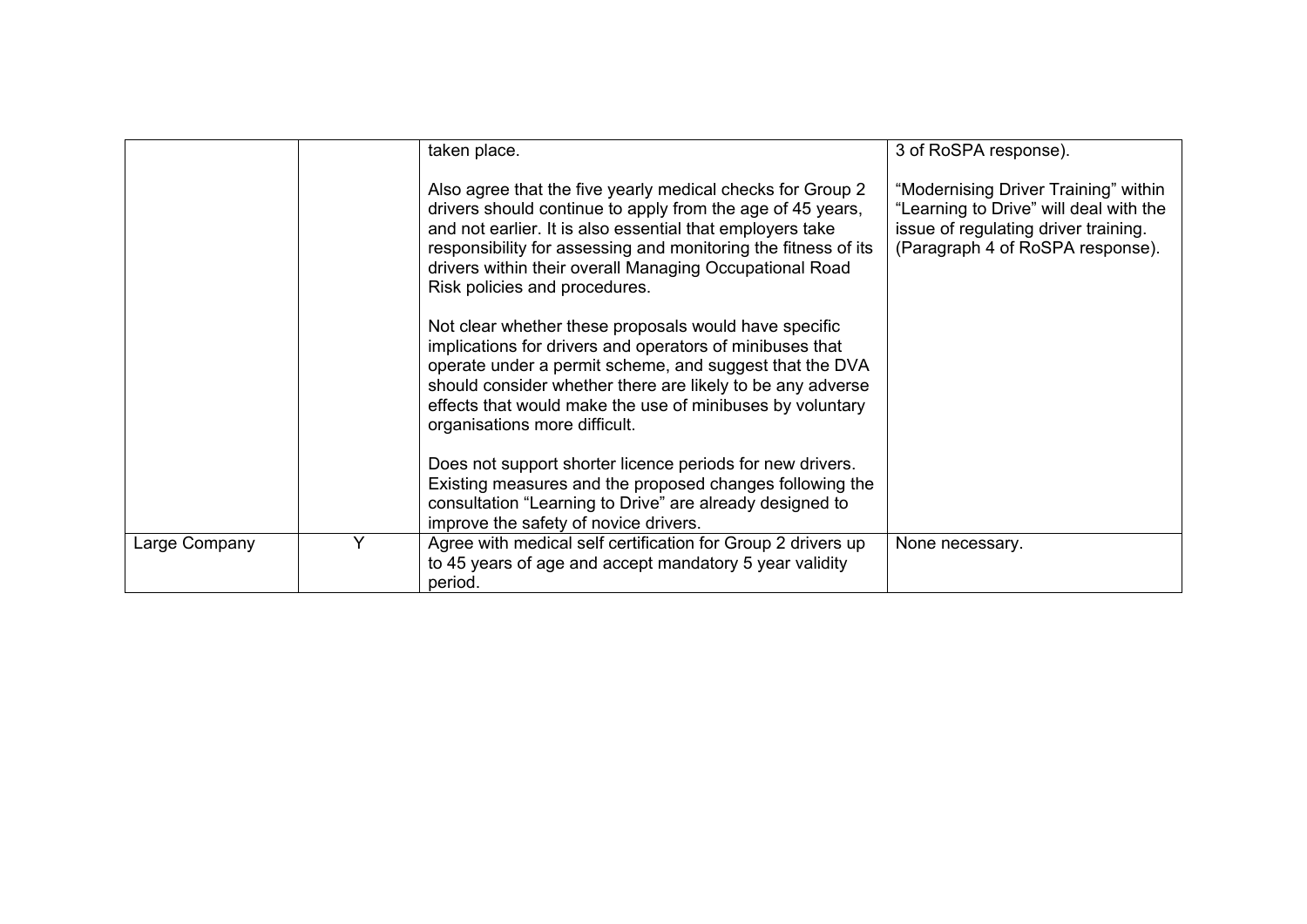#### **Additional Comments**

| <b>Respondent</b>              | <b>Comments</b>                                                                                                                                                                                                                                                                                                                                        | <b>DoE Response</b>                                                                                                                                                 |
|--------------------------------|--------------------------------------------------------------------------------------------------------------------------------------------------------------------------------------------------------------------------------------------------------------------------------------------------------------------------------------------------------|---------------------------------------------------------------------------------------------------------------------------------------------------------------------|
| Representative<br>Organisation | The implementation of the $3^{rd}$ European Directive on Driving Licences in<br>January 2013 will add another layer to what is seen by many employers as a<br>complex area. Pleased to note that it is the intention of the Department to<br>implement these proposals with as minimal impact as possible on the current<br>licencing system.          |                                                                                                                                                                     |
|                                | <b>Exemptions - Understands that discussions regarding exemptions are still on</b><br>going. However would welcome support for retention of the following<br>exemption:                                                                                                                                                                                |                                                                                                                                                                     |
|                                | <b>Damaged or defective passenger vehicles (Reg. 7(1) - A person who has</b><br>held, for a period of at least two years, a relevant full licence authorising the<br>driving of vehicles included in category C, other than vehicles included in sub-<br>category C1, may also drive a motor vehicle of a class included in category D<br>which is $-$ | Regarding<br>damaged<br>or<br>defective passenger-carrying<br>vehicles.<br>the<br>current<br>NI.<br>regulation (Regulation $5(2)$ of<br>the Motor Vehicles (Driving |
|                                | a) damaged or defective and being driven to a place of repair or being road<br>tested following repair, and                                                                                                                                                                                                                                            | Licences) (Northern Ireland)<br>Regulations 1996 states:                                                                                                            |
|                                | b) not used for the carriage of any person who is not connected with its repair<br>and road testing,                                                                                                                                                                                                                                                   | A person who has held a full<br>licence to drive vehicles in<br>category C for a period of at<br>least 2 years may also drive a                                     |
|                                | Clearly this exemption allows fitters who hold a category C licence to road test<br>a vehicle in category D following repair. There appears to be little evidence to                                                                                                                                                                                   | motor vehicle of a class<br>included in category D which<br>is—                                                                                                     |
|                                | suggest that this concession has proven implications on road safety. If indeed<br>the Commission believed that there are safety implications surrounding this<br>activity, why then would they propose to lower the age for driving a category C                                                                                                       | (a) being operated by the<br>holder of a road<br>service                                                                                                            |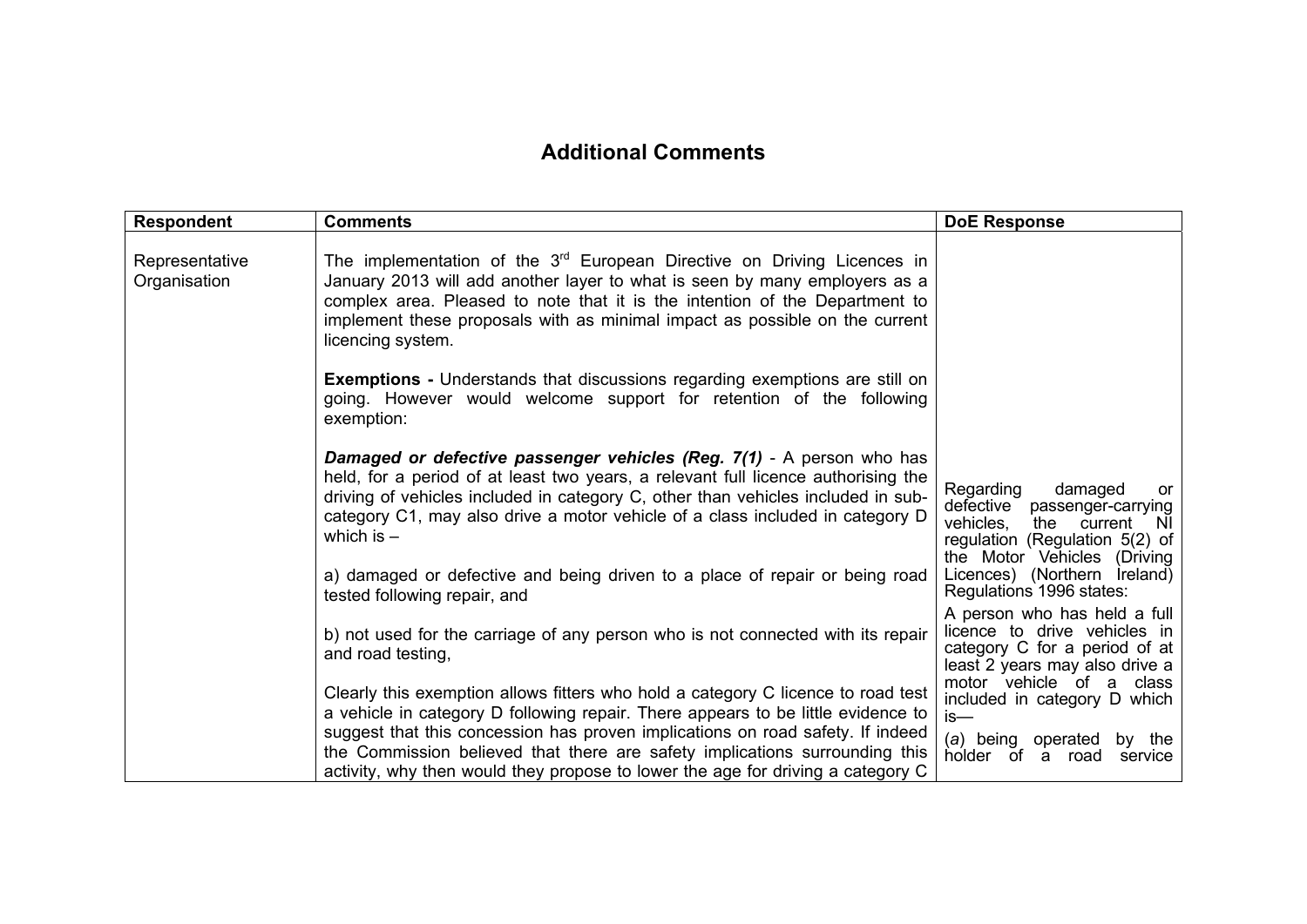| vehicle for road test and repair from 21 to 18 years of age.                                                                                                                                                                            | licence; and                                                                                                                                                                                                                                    |
|-----------------------------------------------------------------------------------------------------------------------------------------------------------------------------------------------------------------------------------------|-------------------------------------------------------------------------------------------------------------------------------------------------------------------------------------------------------------------------------------------------|
| Unlike a number of the exemptions under consideration, a vocational licence<br>has already been obtained to drive a rigid vehicle over 3.5 tonnes and drivers<br>will be subject to their own company health and safety provisions.     | (b) not being used for the<br>carriage of any person who is<br>not connected with the holder<br>of that licence,                                                                                                                                |
|                                                                                                                                                                                                                                         | and is either-                                                                                                                                                                                                                                  |
|                                                                                                                                                                                                                                         | (i) damaged or defective<br>and being driven to a place of<br>repair, or                                                                                                                                                                        |
|                                                                                                                                                                                                                                         | (ii) being<br>tested<br>road<br>following repair.                                                                                                                                                                                               |
|                                                                                                                                                                                                                                         | This regulation is due to be<br>amended to reflect the<br>wording of the GB provision<br>(Regulation 7(1) as quoted by<br>FTA).<br>There are no plans to remove<br>this provision during<br>implementation of the 3 <sup>rd</sup><br>Directive. |
|                                                                                                                                                                                                                                         |                                                                                                                                                                                                                                                 |
| <b>Minimum age</b> - Agree with the proposals to reduce the driving age for a<br>category C licence to 18 years of age from 21, under certain conditions namely:                                                                        | Regarding minimum age, no<br>response necessary                                                                                                                                                                                                 |
| a) Vehicles Used by the fire service and vehicles used for maintaining public<br>order: and<br>b) Vehicles undergoing road tests for repair or maintenance purposes.                                                                    |                                                                                                                                                                                                                                                 |
| This compliments the Driver Certificate of Professional Competence (CPC)<br>arrangements where a driver can already drive a category C vehicle from the<br>age of 18 if they hold the appropriate licence and have obtained a full CPC. |                                                                                                                                                                                                                                                 |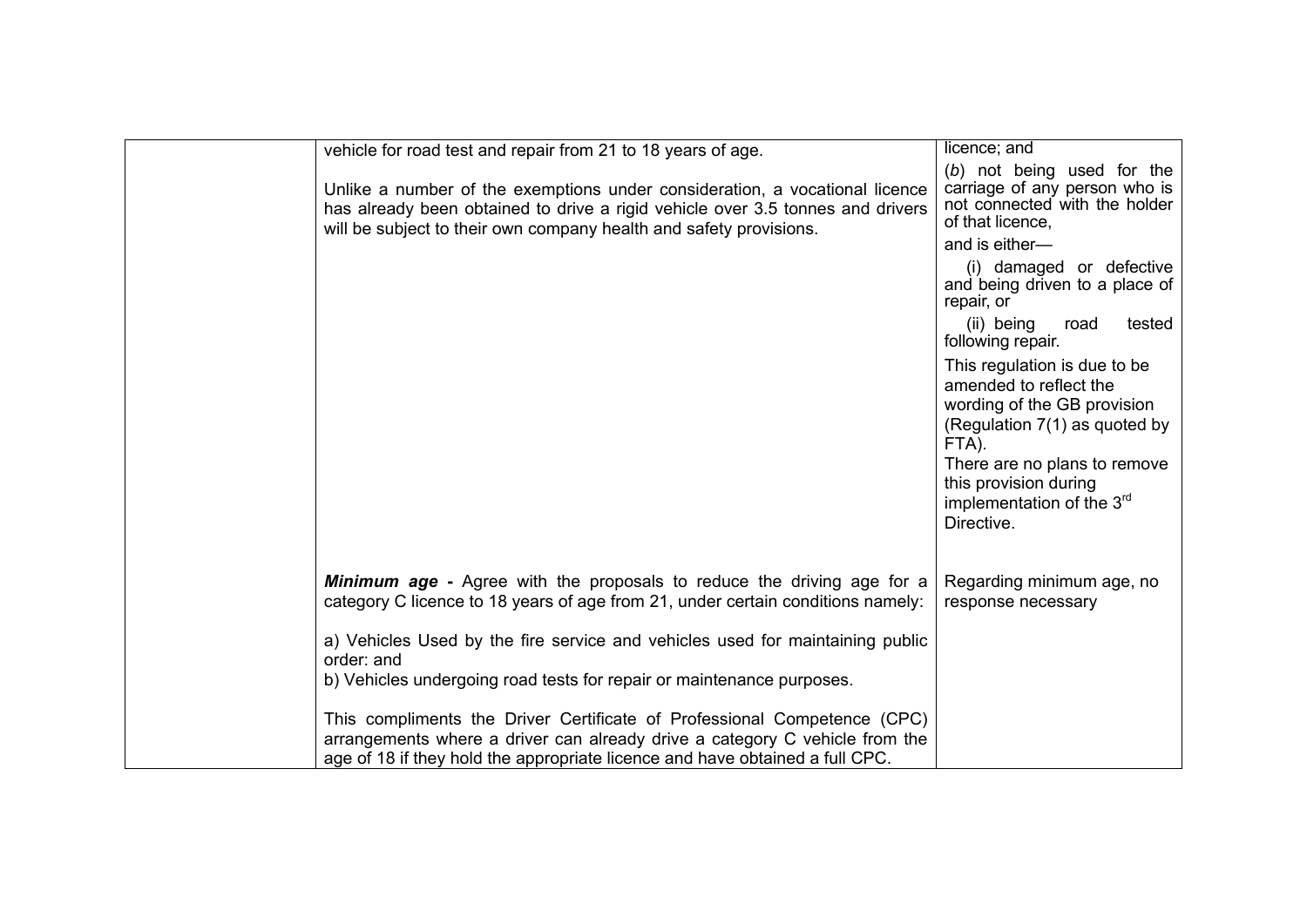|                                      | Minimising the risk of licence tourism - Fully support the establishment of a<br>European driving licence network to exchange certain driving licence<br>information electronically. Agree this system, once developed will reduce the<br>instances of fraudulent licences. However, with the number of foreign drivers<br>employed in the UK, this system is essential to ensure that the licence being<br>presented by the driver is not fraudulent. | Minimising the risk of licence<br>tourism: no response<br>necessary.                                                                                                                                                                                                                                                                                                               |
|--------------------------------------|--------------------------------------------------------------------------------------------------------------------------------------------------------------------------------------------------------------------------------------------------------------------------------------------------------------------------------------------------------------------------------------------------------------------------------------------------------|------------------------------------------------------------------------------------------------------------------------------------------------------------------------------------------------------------------------------------------------------------------------------------------------------------------------------------------------------------------------------------|
| Other - Emergency<br><b>Services</b> | Consider that the options and approach proposed to implement the<br>requirements of the directive, will avoid significant costs, and contribute<br>positively to road safety.                                                                                                                                                                                                                                                                          | None necessary.                                                                                                                                                                                                                                                                                                                                                                    |
| Other - NGO                          | <b>Conclusion</b><br>Welcome some of the proposals and have clarified the position on what and<br>why they disagree with others.<br>Overall view of the proposals is that the DOE consultation has moved well<br>beyond the spirit of a process of implementing the 3rd European Driving<br>Licence Directive, which is in itself complicated (albeit understandable) into a<br>prescriptive and unnecessarily difficult set of proposals.             | The proposals set out in the<br>consultation reflect those<br>outlined in the Directive. The<br>Department has chosen to<br>implement these proposals<br>with as minimal impact an as<br>possible on the current<br>licensing system. This<br>approach reflects the<br>Department's effort to<br>minimise the impact on<br>industry whilst maximising the<br>road safety benefits. |